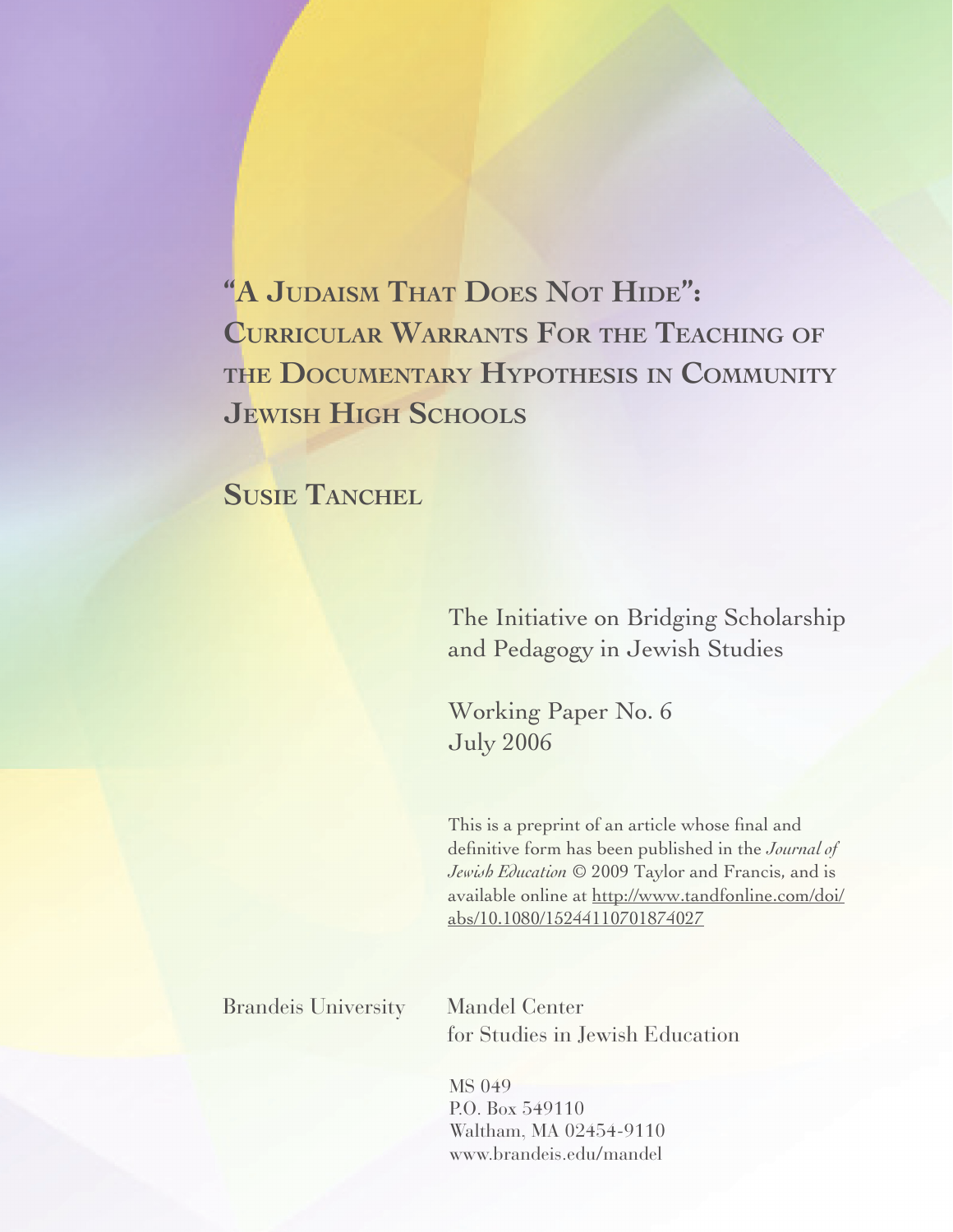# **"A Judaism That Does Not Hide": Curricular Warrants For the Teaching of the Documentary Hypothesis in Community Jewish High Schools**

# **Susie Tanchel**

#### **ABSTRACT**

*Is it advisable for a pluralistic Jewish high school to include the documentary hypothesis in its Bible curriculum? In this paper, the author—associate head of school and teacher of Bible at the Gann Academy in Waltham, MA—analyzes the curricular justifications for and her experience of teaching this approach to twelfth-grade students. Through examination of student work and interviews, she illustrates the benefits of and even the need for meaningful exposure to the documentary hypothesis before college and young adulthood, in an environment that supports students' Jewish growth and identity formation.*

#### **INTRODUCTION**

Delving into students' hearts and minds is not only a teacher's prerogative–it is her obligation. It is vital in order to determine if real learning is taking place. If our classes do not touch our students in any way, then what is the point? It is essential that teachers find ways to determine whether or not they are, in fact, challenging their students and opening their minds to new content and to varied possibilities for interpreting the material, which the students can consider while developing their own understandings. An important part of the complex educational process involves thoughtfully planning the curriculum through which to work towards these goals, and continually evaluating its impact.

While the justification of a particular curricular approach–in this case, teaching the documentary hypothesis in biblical scholarship–can take place at a theoretical level, it is far stronger when it is also grounded in a rich understanding of the actual experience of the students, especially in a subject area that is laden with theological and emotional weight. In what follows, I begin by providing some context for the challenges of teaching the documentary hypothesis, and examine selected writings from my students in order to understand their general experience–and especially the challenges they face–in learning this material. I then locate the teaching of the documentary hypothesis in the context of the particular institution (a pluralistic Jewish high school) in which I teach, and classify

*Susie Tanchel is Associate Head of School and a teacher of Tanakh at Gann Academy in Waltham, MA. She received her Ph.D. in Near Eastern and Judaic Studies from Brandeis University in 2006.*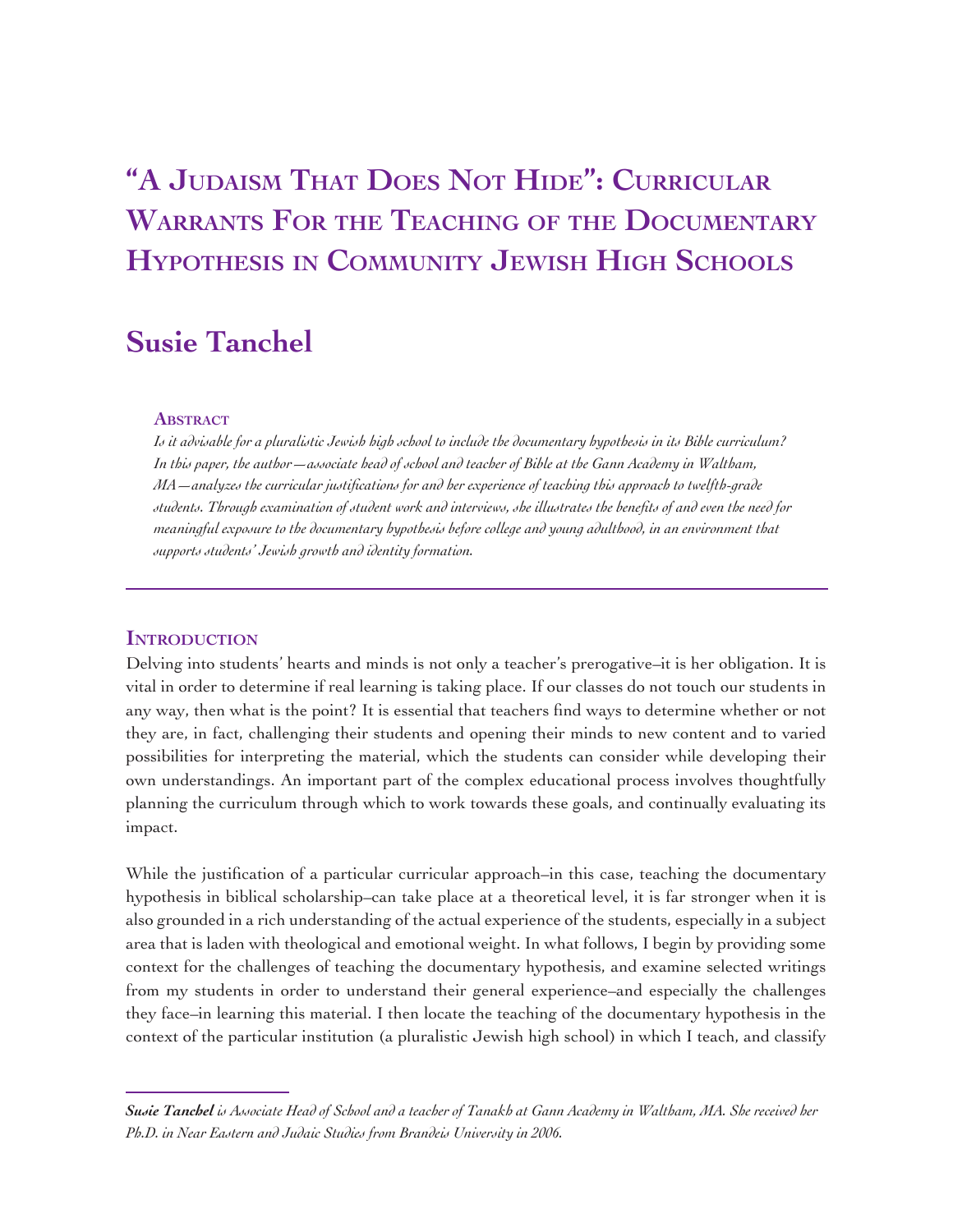student experience in terms of different student types, arguing that for all of the kinds of students I encounter, this curricular choice is defensible and indeed beneficial to their theological and intellectual growth. Finally, I address many of the challenges other educators raise–whether or not this is a "Jewish approach", whether it is wise to raise so many intergroup tensions in a high school environment, and how much time to devote to this aspect of the curriculum–and outline how a developmental perspective, too, supports this curricular and pedagogic choice.

# **Challenges in Exposing Students to the Documentary Hypothesis**

As part of the  $12<sup>th</sup>$ -grade curriculum at Gann Academy-The New Jewish High School of Greater Boston in Waltham, MA, we teach the reigning scholarly theory of the Bible's authorship, the documentary hypothesis, which posits that several individuals or authorial schools wrote the Torah over the period of several hundred years. This year of study follows three years in which students have focused on literary aspects of biblical texts and have studied a variety of texts with traditional Jewish commentaries. The skills that are taught in successive years are designed to build on one another with the goal of students interpreting texts themselves through a variety of methods, guided by insights from medieval and modern Jewish interpreters.

More specifically, in ninth grade, students are taught basic literary skills, including basic biblical Hebrew grammar. They also develop the intellectual habit of critically evaluating interpretations, which prepares them to assess the different methods and interpretations they will explore in the coming years. In tenth and eleventh grades, students are introduced to the works of medieval Jewish commentators (specifically Rashi, Rashbam, and Ibn Ezra), learning about each commentator's methodology through selected examples and gaining skills for interpreting the commentator's interpretations. In  $12<sup>th</sup>$  grade, along with reading selected biblical texts, students critically assess secondary articles representing modern critical perspectives and contemporary traditional commentaries on the texts. This final year of study helps to prepare them for a mature engagement with the biblical text in college courses and other adult Jewish educational settings.

Given existing data on teaching the documentary hypothesis, we are well aware of the potentially significant impact of studying source criticism (which assumes the existence of and attempts to tease out the multiple, human authors of the biblical text) on our students' developing Jewish identities. During the 1960s, the Melton Project began to train prospective teachers who would be using their new curriculum. Ruth Zielenziger, the director of the project, described how problematic it was for these teachers who had long been teaching in Conservative schools to accept the conclusions of the historical-critical method, despite the fact that this method is at the core of the Conservative movement's approach to the Bible. Her main purpose, she recalls was "to move people from a literal reading of the Bible to an understanding of the Bible as the myth of Israel."1 She found, in retrospect that this was "a tall order" for the students, as they felt as if she "had pulled the rug from under their feet."2 Similarly, Gail Dorph introduces her study of fifteen prospective educators in Conservative

<sup>1</sup> Ruth Zielenziger, *A History of the Bible program of Melton Research Center* (New York: Jewish Theological Seminary, 1989), 112.

<sup>2</sup> Ibid., 114.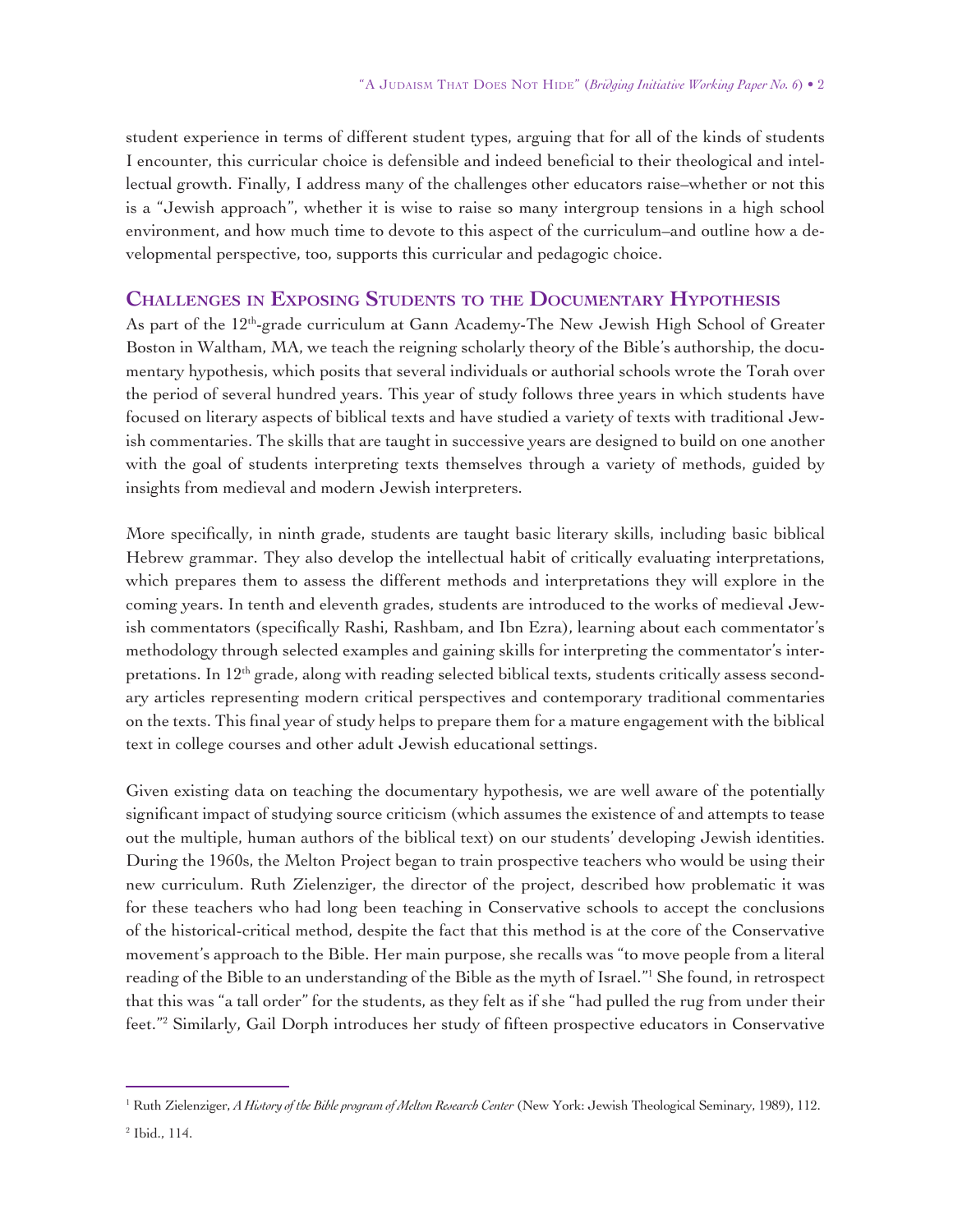Jewish institutions with a vignette of a young woman who is finding it challenging coming to terms with the idea that the Torah is a human product.<sup>3</sup> This was confirmed by Dorph's in-depth interviews in which each of the interviewees rejected the critical understanding of the composition of the text in favor of a more traditional view, seemingly as their only option for retaining their strong emotional relationship with the text.

This tension has not only been evident in programs within the Conservative movement. Many students in the DeLet (Day School Leadership Through Teaching) Program, a thirteen-month post-BA fellowship program that prepares day school teachers for the elementary grades, wrestle with this issue. I have also had similar experiences as a teacher in numerous adult education classes, such as Hebrew College's Me'ah program. Based on these studies and my own teaching experiences, when I initially set out to teach the documentary hypothesis to high school students, I had every reason to believe that these students would have a similar response to their older counterparts.

In my high school teaching experience, almost all students, regardless of denomination, have internalized some version of a belief in the Torah's divine authorship at the core of their religious worldview. Consequently, learning source criticism can initially be controversial, provocative, even threatening, to students' religious beliefs and practices. It requires them to confront the possibility that the Torah is the product of human writers, which frequently leads to their questioning the continuing sacredness, veracity, and authority of the text. Two quick anecdotes illustrate the spiritual landmines that this hypothesis and its implications set off for the students: A few years ago a student got up in my class and declared, "Ms. Tanchel, you are taking away my God." Another student less dramatically, but equally emphatically, quietly asked me why she should still bother to keep the Sabbath if God did not write the Torah.

# **STUDENT VOICES**

But when we turn to what students say in their writing on the topic, we find expression that is far more nuanced (though sometimes equally agonized), which offers additional insight into the ways that different students process the experience of learning the documentary hypothesis. A traditionally observant young woman, Ayelet, writes:

It is difficult to come to terms with the ideas of the documentary hypothesis. The documentary hypothesis looks at the Tanach as a history book…There is no sacredness to the biblical text, but rather it is just like any other book. How can I use a history book to create a spiritual and religious connection to G-d?…Yet, sometimes the documentary hypothesis is very compelling…The explanations for the varied writing styles, repetition, and chronological errors are clarified by the acceptance of the documentary hypothesis. However, I still have not fully come to terms with the idea of a non-God crafted Torah. How can I use the writings of five random guys compiled together by another random person in my religious practice? There must be something more sacred and more holy in the Torah.

<sup>3</sup> Gail Z. Dorph, "Conceptions and Preconceptions: A Study of Prospective Jewish Educators' Knowledge and Beliefs about Torah" (Ph.D. dissertation, Jewish Theological Seminary, 1993), 1-5.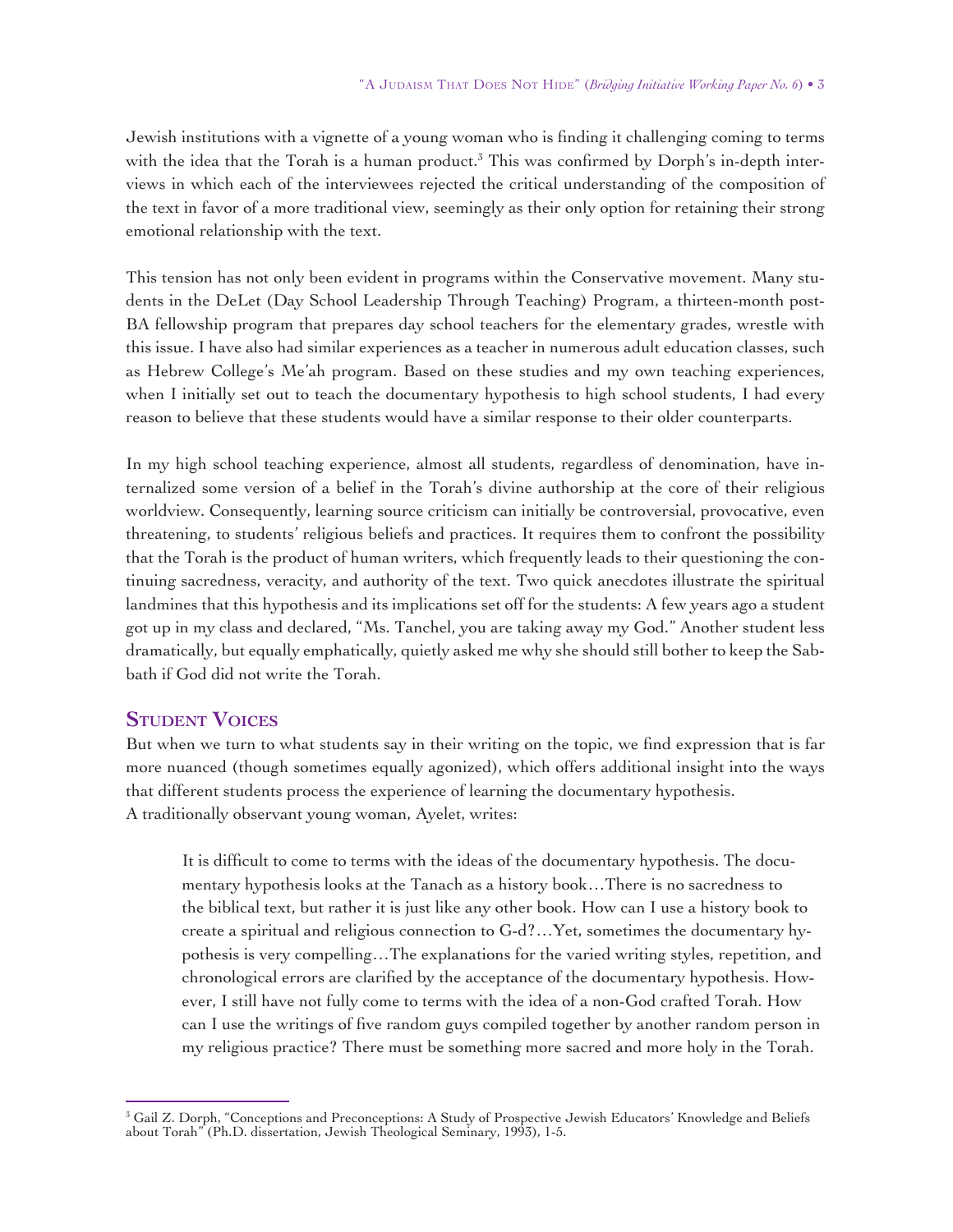Ayelet is feeling troubled and torn by having learned the documentary hypothesis. She is trying to reconcile this new knowledge with her earlier understanding of the Torah as a unique book composed by God. Understanding the Torah as a book of human origin diminishes her sense of its sacredness. The Torah had once served as a religious document facilitating her connection to God, for believing that it was written by God it might have taught her about God or what God demanded of people, but now this was no longer possible. In Ayelet's mind, learning about the characteristics, interests, biases and agendas of the different sources has reduced the Torah to a history book. Yet, repeatedly she goes back and forth between the merits and the disadvantages of the material. The theory offers her compelling answer to certain textual phenomena, which she names specifically. Thus, the problem she has with learning the documentary hypothesis is not that she does not accept the explanations if offers, but that she does.

Her acceptance of these conclusions leaves her with a Torah in which God has had no role. The idea that these authors are average people, that they do not have unique qualification or share a special connection to God, seems very disturbing to her. The seeming "randomness" of the individuals wipes out her sense of the holiness of the text and makes it challenging for her to use the text in her religious practice, for example reading liturgically from the Torah or offering a *d'var Torah*. Ayelet is wrestling to hold simultaneously the compelling parts of the documentary hypothesis and the holiness of the text. She ends with a statement of her certain belief, or perhaps now it is more of a wish that she is trying to persuade herself to believe, that the Torah is more sacred and more holy than the documentary hypothesis has led her to believe.

After an articulate and thoughtful summary of the documentary hypothesis and how he imagines the passing on of oral traditions and the evolution of the stories and laws over time, another student, David, writes:

Here's the funny part: despite all my reasoning, there is still part of me that's tugging in the other direction. I know I will never give a d'var Torah basing my ideas on this premise, I know I will never teach this hypothesis, and I know that when I teach my children the Torah, I will tell them all of the stories that I learned as a child about Torah Misinai and the authority of the Torah. As much as the logical side of me disagrees, my practice and my belief in how to lead a Jewish life will remain unchanged. It will be sort of weird believing one thing and teaching another, but it's the only way I can make it work for me.

This student, and many others, seems to believe that the authority of the text stems from God's authorship of it. That is to say, were the Torah to be a human composition, it would lose its authority. Despite what he knows and accepts logically, there is a strong (emotional) pull for him to reject or, maybe more precisely, to ignore this new information and compartmentalize it, in an effort to maintain his same religious practice. David is adamant that he will never use this knowledge when teaching Torah texts to others, perhaps out of desire to prevent others from experiencing the internal conflict he is. This response points to how uncomfortable the predicament is for him. The intellectual value of the information is overshadowed and outweighed by the havoc David thinks it would wreak on his and others' religious lives.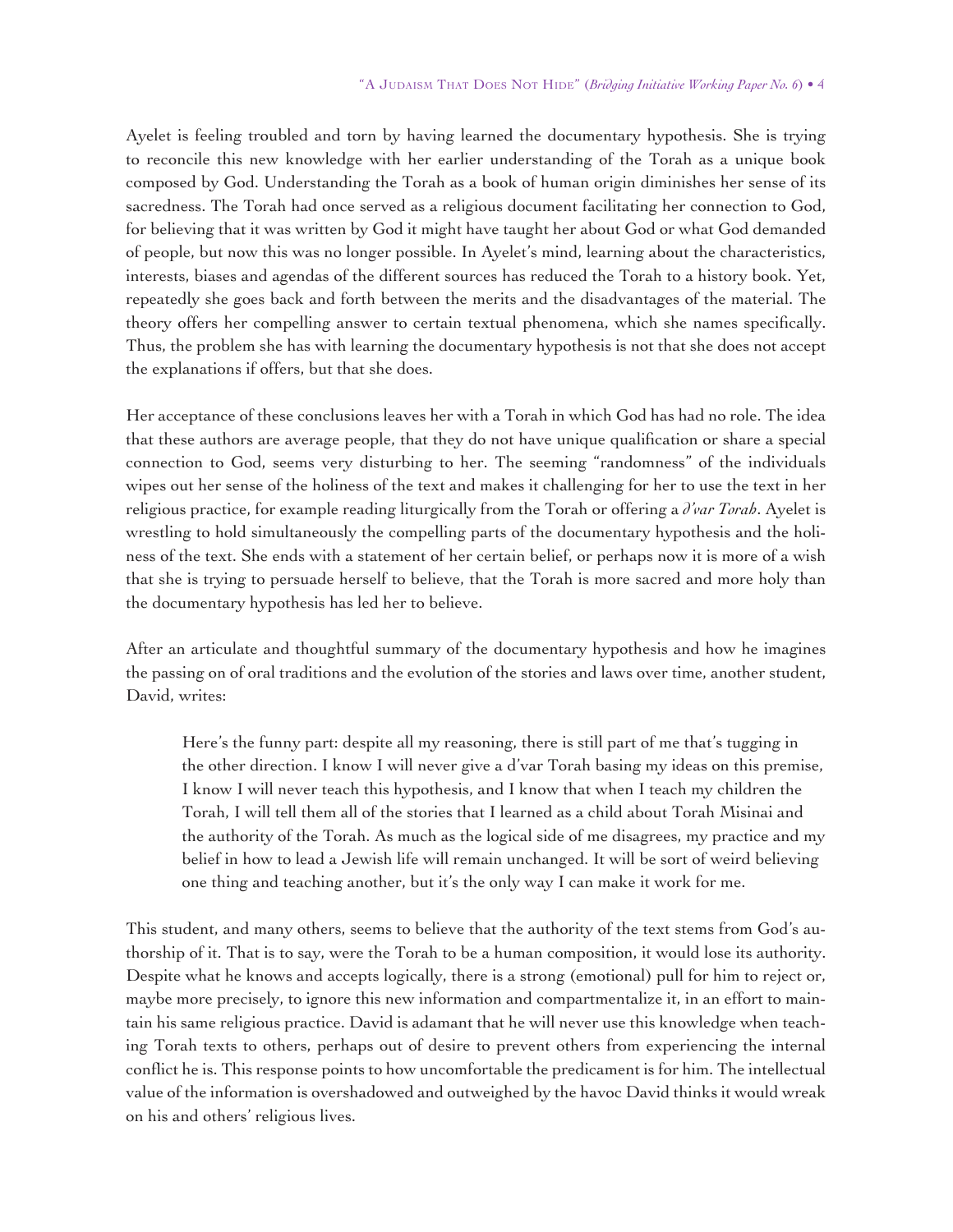I wonder whether his reluctance to integrate this material is due to an anxiety that doing so will necessarily negatively change his religious practice; at this point he can't seem to imagine a way to maintain his same practice, albeit with different motivations. He is self-reflective and acknowledges the conflict he is facing, and even that he might pay a price for it in feeling "weird," but he knows of no other solution. Unlike some of his classmates, David does not allow for the possibility that as he grows older his thinking and thus his resolution might shift. The certainty with which he expresses himself throughout this paragraph might even hint at some desperation on his part to maintain the status quo. Believing in the conclusions of the documentary hypothesis has created such turmoil for David that he seems only able to manage it by proceeding as if he has never learned the material.

Josh, a student who is self-identified as science-oriented, also grapples with this material:

To me this experience was definitely worth it…The use of the documentary hypothesis integrated the science part of my brain with the Torah part of my brain. These past few weeks have showed me a method of interpreting the Torah that is almost refreshing…For me, this provided the Torah with a whole new dimension which I had not yet explored. Nonetheless, at this point I do not actually believe that the Torah was written by the five different schools. I have separated my theological beliefs from the study in class because I realize that more than anything else, the work in class is a learning process. It is meant to make us think in a different way and not to force us to believe in a certain philosophy. So while I thoroughly enjoy using the documentary hypothesis as a tool, the theological implications of it do not sit well with me. I am not at all upset by the use of this method; I am merely choosing to distinguish between the logical procedures used to analyze the text and the religious consequences that come with it.

Even this student, who is unabashed about the experience being worthwhile, still has no desire to embrace the findings of the hypothesis as it will create religious concerns, the details of which he chooses not to express. Though he does not explicate them; it is difficult enough for him to have to compartmentalize this newly acquired knowledge. He is left with not only a "science part" and a "Torah part", but the Torah part is further sub-divided into documentary hypothesis and his theological beliefs. Josh repeatedly states in different words that the material itself does not upset him, but perhaps the repetition belies his point. What is clear, though, is that the experience of learning this material necessitates that he renders it an intellectual exercise; he cannot let it impact his theological beliefs. Josh sounds almost relieved about and seems to take refuge in the idea that he is not being told what to believe. Time will tell whether he will one day seek to integrate these ideas or will be content to live with the separations.

Samantha, a vociferous opponent to the hypothesis, ponders her experience:

Obviously from my reactions in class, I completely disagree with Wellhausen's opinion. I am, however, glad we learned about it in class. Next year, in college, I am certain that the documentary hypothesis will confront me again–whether it be by a friend or in a biblical studies class–and I am glad that I learned about it before in a comfortable environment…I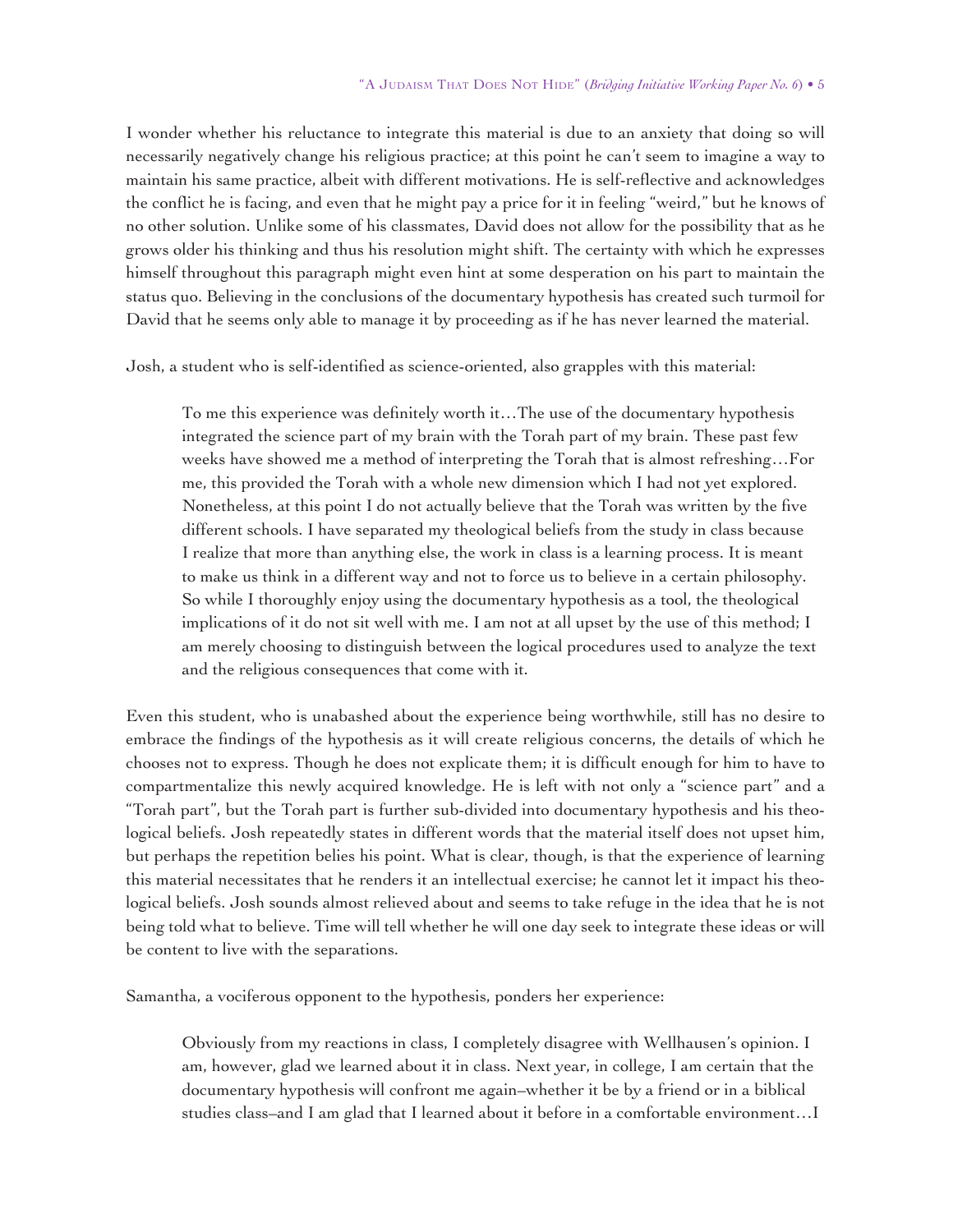don't think I ever actually believed that G-d wrote the Torah and I think this was at the root of my problem with the documentary hypothesis–it gave me an alternative. A couple of days ago someone asked me what I was learning about in my Tanach class. I told him that I was learning about a hypothesis that I didn't believe in. When he asked me what I did believe in, I couldn't answer. I just said, "not this." But what I would have said a month ago no longer came out of my mouth. I learned what I don't believe in and realize that what I did believe is no longer what I do believe.

Given her frequent objections to the material, it is surprising to read her revelation that what was fueling her distress was not a deeply held belief in God writing the Torah, but something quite different. It is unclear whether Samantha means she wished she had that belief, or that she didn't want to be pushed to realize she didn't. In any case, learning this approach brought to light her lack of conviction, and this state of confusion makes her feel so ill at ease that she had gone to great lengths to avoid it. But what is clear is that despite the difficulty of the experience, she is grateful to have confronted this material in high school (if for no other reason than to be prepared for confronting it in a less "comfortable" environment). Moreover, while she remains unclear on what she does actually believe about the authorship and authority of the Torah, she is now working on serious theological questions that were previously hidden from consciousness.

Even the rare student who comes into class believing that people wrote the Torah finds the experience of learning the documentary hypothesis uncomfortable. Steven reflects on his experience of finding compelling evidence to support the theory:

I can't remember a time when I believed that God wrote the Torah…One might think that I would have been elated when I thought I found more evidence that God didn't write the Torah. After all, it was simply proving my hypothesis. Yet, I didn't feel happy or proud… It was almost as if I didn't really want to definitely prove that it was definitely humans who wrote the Torah…"

It is striking that even for a student who for as long as he can remember has believed that the Torah is a human product, learning evidence to support this claim, an occurrence that would regularly inspire feelings of pride and excitement, in this instance evokes only regret.

Finally, even for the student who accepts the documentary hypothesis, the matter is not a simple one. Amy writes:

I have grown up with the idea that the Torah is from Sinai and that God/Moshe wrote it, but if someone proves this to be otherwise so be it…I also don't think that the documentary hypothesis makes the Torah any less valuable and meaningful. Just because there were different authors of the Torah doesn't mean that our morals or the ideas behind the Torah aren't still there. We exist as a people and with our tradition even if God did not write the Torah. My problem is that I feel like I should have a problem with the documentary hypothesis. The fact that I don't makes me think that my faith in tradition and religion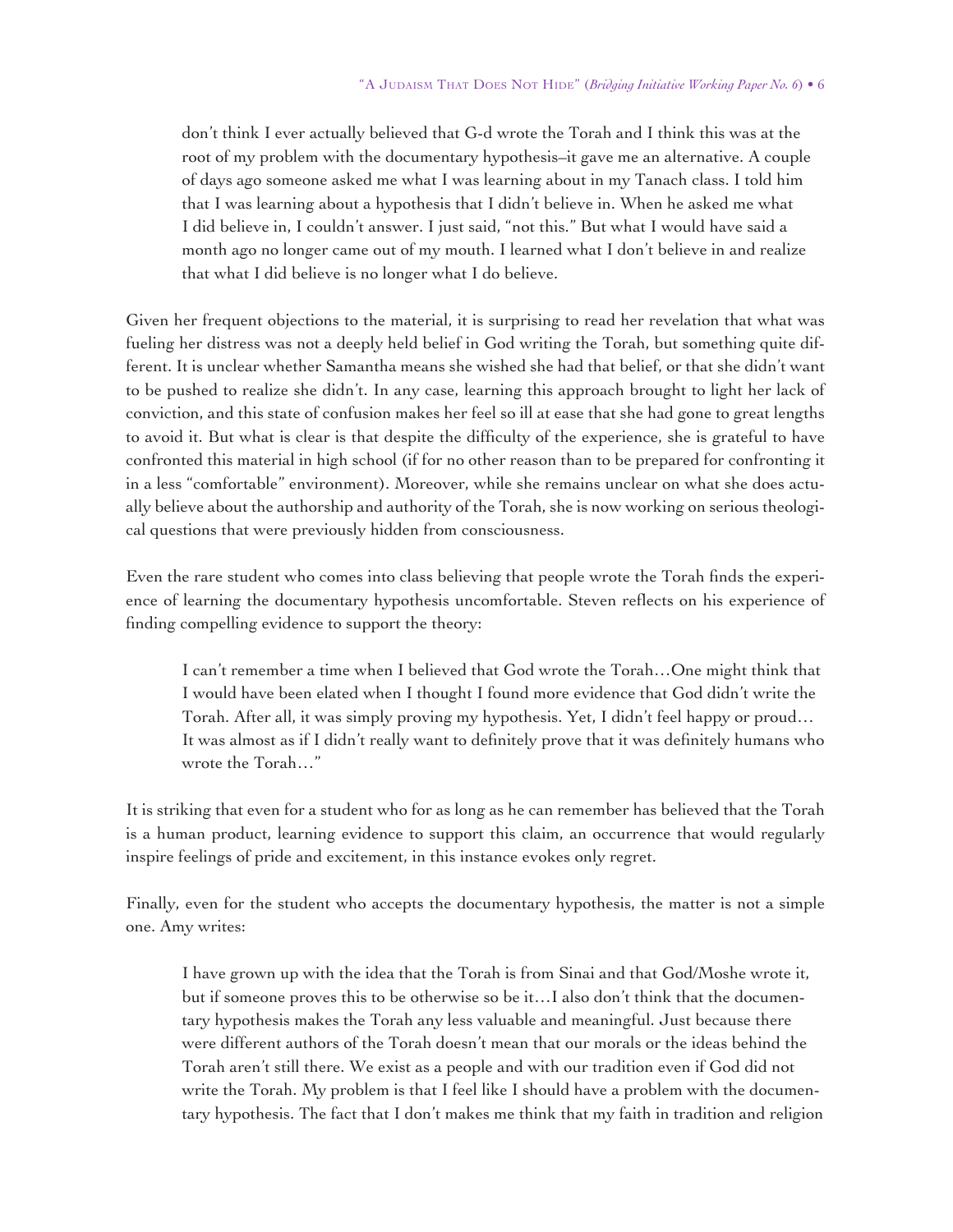isn't strong enough so I am willing to change my ideas without a second thought. I know this sounds silly, but it's true…The documentary hypothesis is not a theological problem for me, and that does not mean that my faith is weaker. I believe in both because that is the only thing that can work for me. I believe that logic applies to text, even if it is a religious text.

Amy is a very rare student because she grew up believing that God wrote the Torah, but in light of having learned this new material, her position has shifted. She makes very clear that this has not reduced the importance or meaning of the Torah for her and it remains a repository of morals and traditions. Yet she still feels guilty for accepting the finding of the documentary hypothesis and seems to believe that she owes someone or something to maintain a mainstream religious position that includes rejecting the documentary hypothesis. Amy is concerned that her acceptance of the idea that the Torah is a human composition is indicative of her faith not being strong enough. She seems to be trying to determine for herself just how strong she considers her own faith. She wants to persuade herself of its strength for then she will be able to justify her stance toward the subject matter.

From these students' writings, it is readily apparent that teaching the documentary hypothesis is a provocative and daunting learning experience. Though comfortable with learning the material as an intellectual exercise, many students seem reluctant to give up completely their belief in God's authorship of the Torah. Even for those for whom this is not the case, the learning of source criticism creates an uncomfortable internal conflict. They struggle mightily with how to integrate this material into their religious experience and wonder about the far-reaching implication of doing so. These include concerns about the continued sacredness of the text.

# **Teaching the Documentary Hypothesis at Gann Academy**

Given how challenging and even unsettling it is for students to learn the documentary hypothesis, a question arises: why is it part of the curriculum? Joseph Schwab, renowned philosopher of education, laid out four educational commonplaces to consider when making any curricular choice: the environment, the teacher, the subject matter and the students. Undoubtedly, they all play a crucial role in decision-making at Gann Academy. But despite the importance of each of the four commonplaces, and the fact that they intersect in many ways, my attention here is chiefly to the environment and to the learners–that is, how a diverse body of students in the particular context of Gann Academy relate to the specific content of the documentary hypothesis.

A core part of Gann Academy's mission is to be a pluralistic community–that is, to be a place in which different beliefs and opinions are not only actively valued, respected, and celebrated, but are also challenged and questioned. Applying the method of source criticism to the biblical text helps students to discover the multi-vocal and layered nature of the Torah itself. This underscores the existence of diversity in ancient Israel and thereby illuminates a historical precedent for the pluralism that surrounds the students in their current educational setting.

Gann's mission statement also states that the school strives to create "an atmosphere of mutual respect [which] provides a welcome forum for grappling with fundamental religious questions and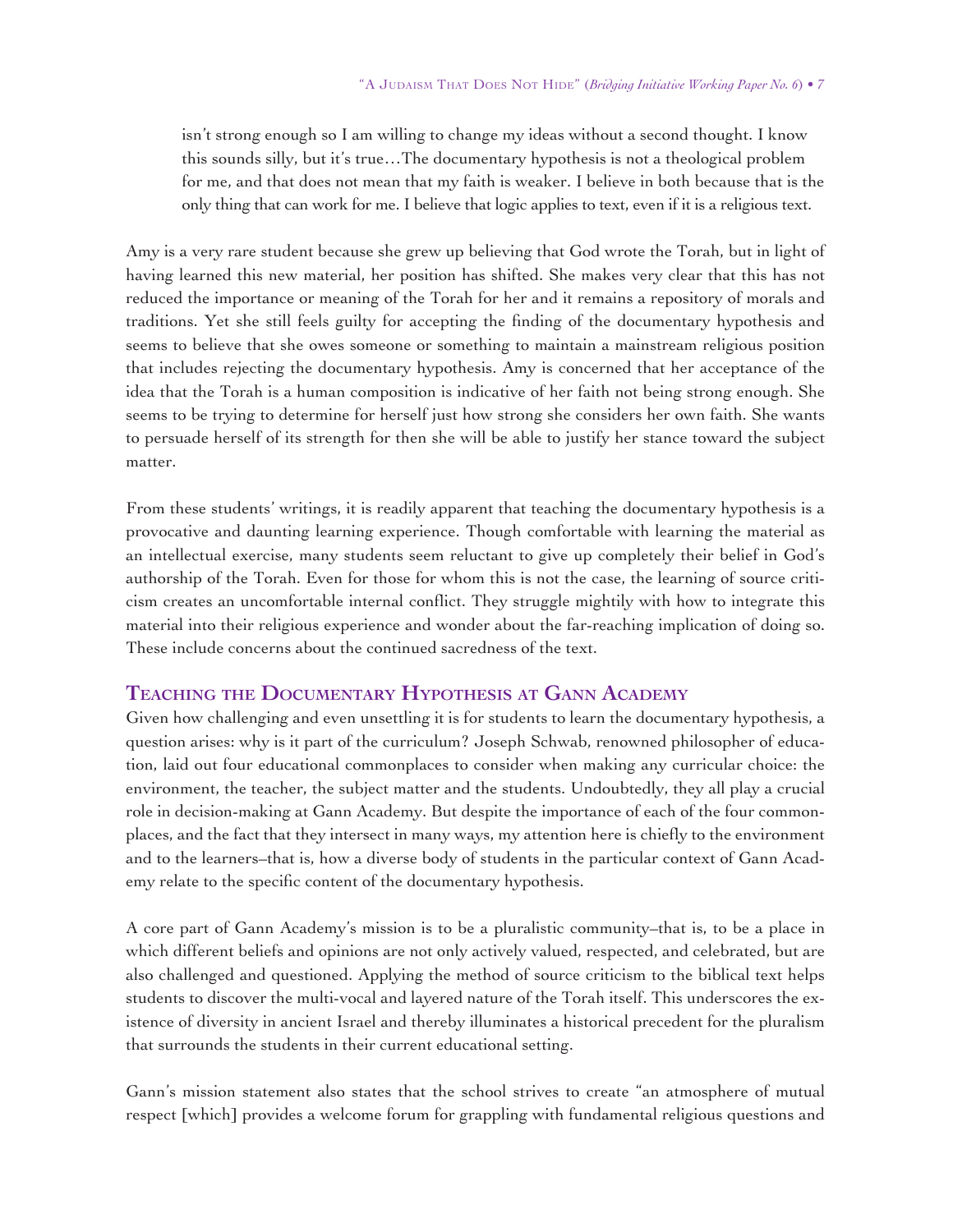strengthening individual Jewish identities." Given these goals, the school cannot shy away from teaching critical ideas that provide a ripe opportunity and fertile ground for realizing the pluralism of the school and to grapple with fundamental religious questions.

What follows are some of the commitments that underlie Gann Academy's academic program,<sup>4</sup> which I will then discuss as they apply to the choice to teach source criticism. I do not intend to present here a full-blown argument for each of Gann's commitments, but rather to show that the rhetorical positions the school takes can be aligned with the teaching of source criticism in a straightforward fashion.

*1. Students are nurtured and challenged to develop the capacity of cognitive pluralism. From our perspective cognitive pluralism means the ability to understand, hold, and grapple with multiple, even contradictory, interpretations and perspectives.*

Learning the method of source criticism strengthens students' capacity for cognitive pluralism. When the students participate in class discussions on topics such as the sacredness, history, authority and authorship of Torah they have to consider multiple and contradictory perspectives on these issues. In addition, when students learn about the documentary hypothesis they have to wrestle to integrate their new understandings of the origin of the Torah, which likely contradicts their preexisting knowledge.

*2. Learning is most effective when it engages students' present passions, connects them with fundamental questions and concerns, challenges them to develop new interests, and pushes them to take advantage of new opportunities and possibilities.*

Discussing the origin and authority of the text taps into some of the students' basic questions about their religious past, engages (or arouses) students' love for Torah study, and challenges them to reflect on their beliefs and relationship to Jewish sacred texts. This can all lead to a new interest in biblical studies.

*3. In educating our students we are aware that we need to engage the whole student and thus our curriculum takes into account the intellectual, emotional, physical, and spiritual aspects of our learners.*

Learning the documentary hypothesis and source criticism involves more than just the student's intellect. It is an educational endeavor that simultaneously engages the student's intellect, emotions, and spirituality. When the student discusses the history of the Torah, it is not simply an intellectual issue; it connects with the student's beliefs about God and Judaism to which she is likely emotionally attached.

*4. We respect our students as interpreters and thinkers and encourage an environment of dialectical think-*

<sup>4</sup> This is from part of Gann Academy's self-study report that Gann faculty members wrote as part of the accreditation process, 12.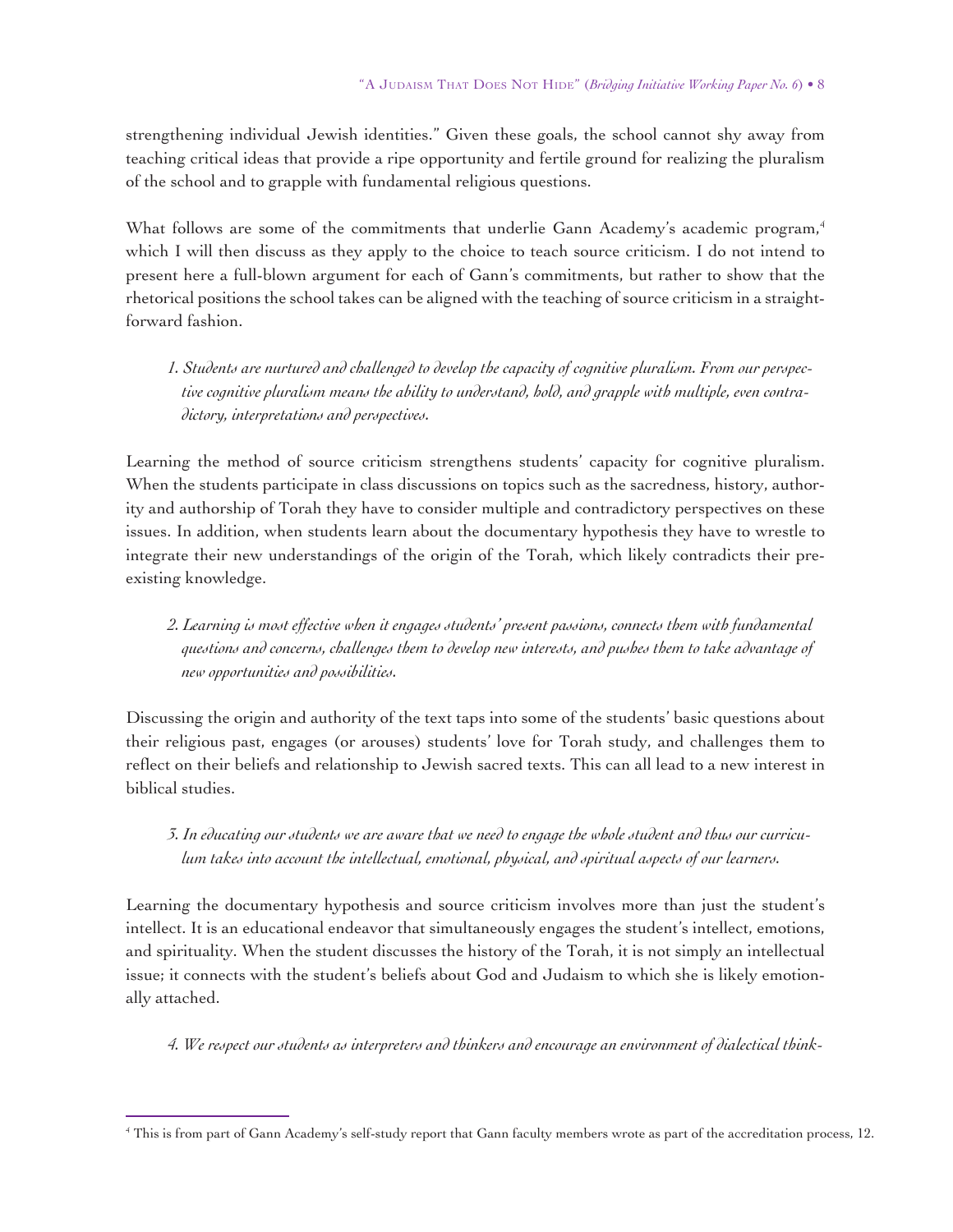*ing and discussion. We desire our students to become critical enquirers of truth. The skill of logical disputation in the uncovering of truth between seemingly contradictory ideas creates a strong community of learners who come to appreciate the ideas of the past and the challenges of the present.*

Learning the documentary hypothesis will develop students' interpretive repertoire, as it provides them with a new way in which to make sense of a text. In addition, conversations about the history of the composition of the Torah will expose the students to people's diverse beliefs about their shared Jewish heritage. Through this public and communal struggling, the learners build a stronger classroom community in which students do not just tolerate one another's views, but also respectfully challenge them.

*5. Text-based learning is a central and crucial part of our curriculum. It is important that students appreciate primary and secondary sources not merely as depositories of information, but as issuing challenges that must be met through disciplined study. Our goal is to teach students to enter into a dialogue with the texts, that is, to ask different sorts of questions of the texts, to interpret them through a variety of methods, and to critically assess the opinions they contain.*

Text-based learning is a core value of Gann Academy. By learning the source critical method, students learn to ask a new set of questions of the texts, and a new method for making meaning of the texts, which they can then assess.

#### **Student Types and the Documentary Hypothesis**

Gann Academy's student body comprises students from all the major denominations–Orthodox, Conservative, Reform, and Reconstructionist–as well as unaffiliated students. Yet when it comes to considering the idea that people wrote the Torah, denomination does not seem to be the predictive or strong factor for how a given student will initially react. In a classification of the different types of students, it is more fruitful to create a map of the students, or student types, considering the categories of belief and practice. I will offer curricular warrants for the teaching of the documentary hypothesis for each of these students types (beyond those warrants that emerge from the general mission of Gann Academy).

1. *Alienated student*: One might think that (almost) all students innately care about Jewish texts, but this is far from the case. This type of student is alienated and disconnected from the study of Torah. He does not feel compelled by the traditional methods he has learned thus far and feels that there is no value in learning biblical texts. Having rejected them, he knows no way of relating to the sacred texts of his community.

The source-critical approach can provide a way to engage this type of student. Offering him a new way to study and make meaning of texts can make the process intriguing and exciting for him. With this approach, students can derive additional meanings from the text, and explain discrepancies in the text in a more persuasive manner. Additionally, this method can provide students with a possible explanation for passages that are offensive to a modern person's sensibilities. In short, learning this method can make the Bible more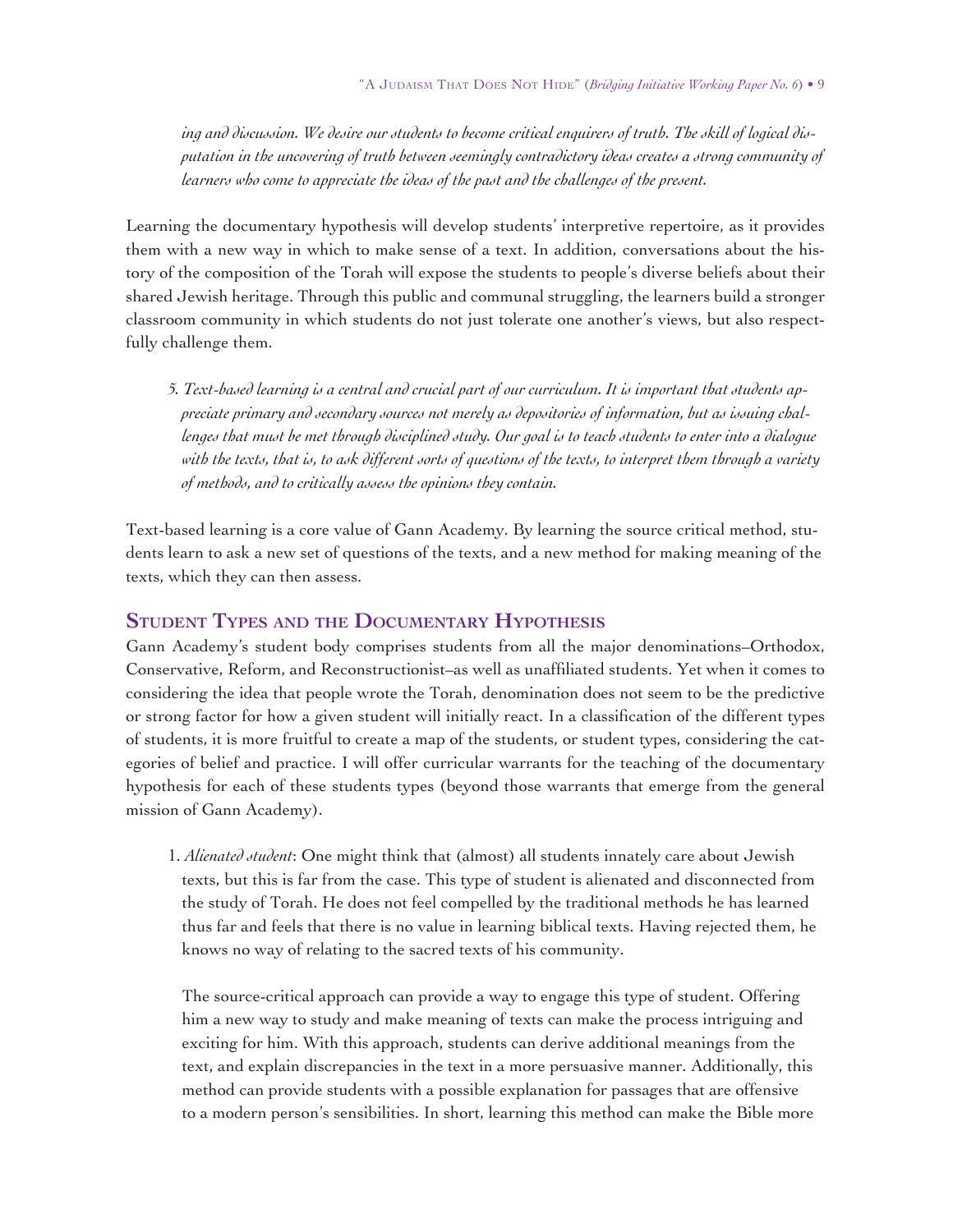palatable or easier to connect with. In the words of Jeff:

The documentary hypothesis has rekindled my interest in the study of Tanakh. It had died down during the last couple of years for various reasons…but being taught the documentary hypothesis has once again opened my mind to Tanakh, and now, I cannot seem to get enough of it. I haven't been able to quench my desire to know more…

2. *Student who is not halakhically observant, but maintains traditional beliefs*: There is a disconnect between this type of student's beliefs and practices. She maintains traditional beliefs about the origin and composition of the text, but does not observe any traditional practices. Any time a teacher sees a learner believing one thing and doing another, it is a ripe opportunity for conversation and an examination of the student's beliefs. Perhaps the student is holding onto beliefs she thinks she is supposed to have, or maybe the student simply has not questioned or reflected upon the beliefs she formed in her early years. The critical approach may alleviate this dissonance, as it offers the student a new way to make meaning of Torah texts. But the goal is not necessarily to make the student more consistent, but rather to compel her to begin to reflect on her unquestioned, potentially ossified beliefs. Studying the documentary hypothesis affords an opportunity for this student to get clearer on the reasons behind her belief. One student, Ariel, writes:

> This Tanach class has affected me, and my ideas and beliefs have been challenged– something that I had never expected because I am not a religious or observant Jew. I couldn't understand why I would be so annoyed with the idea that God didn't write the Torah. And then it finally it hit me. The fact that G-d might not have written the Torah did not bother me–but the implication that this could have on the way that I viewed Judaism bothered me a lot. I had never really thought about the authorship of the Torah…Even though I have my doubts about the documentary hypothesis, I am also excited to see the new way that we can understand the Torah by studying it with the documentary hypothesis. It is going to be a new way to look at the text and I am looking forward to seeing what new information can be learned. This is the first time that I think I will be treating the Torah as a historical document…

3. *Student who is not halakhically observant and does not hold traditional beliefs*: Most likely this student has come from a public school and/or an unaffiliated home and has already considered that God did not write the Torah. Studying the documentary hypothesis offers this type of student an opportunity to find support for their understandings and to discover that it is an acceptable and accepted Jewish position. The new knowledge and method that this student will acquire can also make the study of biblical texts more interesting. Sarah writes:

Surprisingly enough, my theological beliefs matched with the idea of the documen-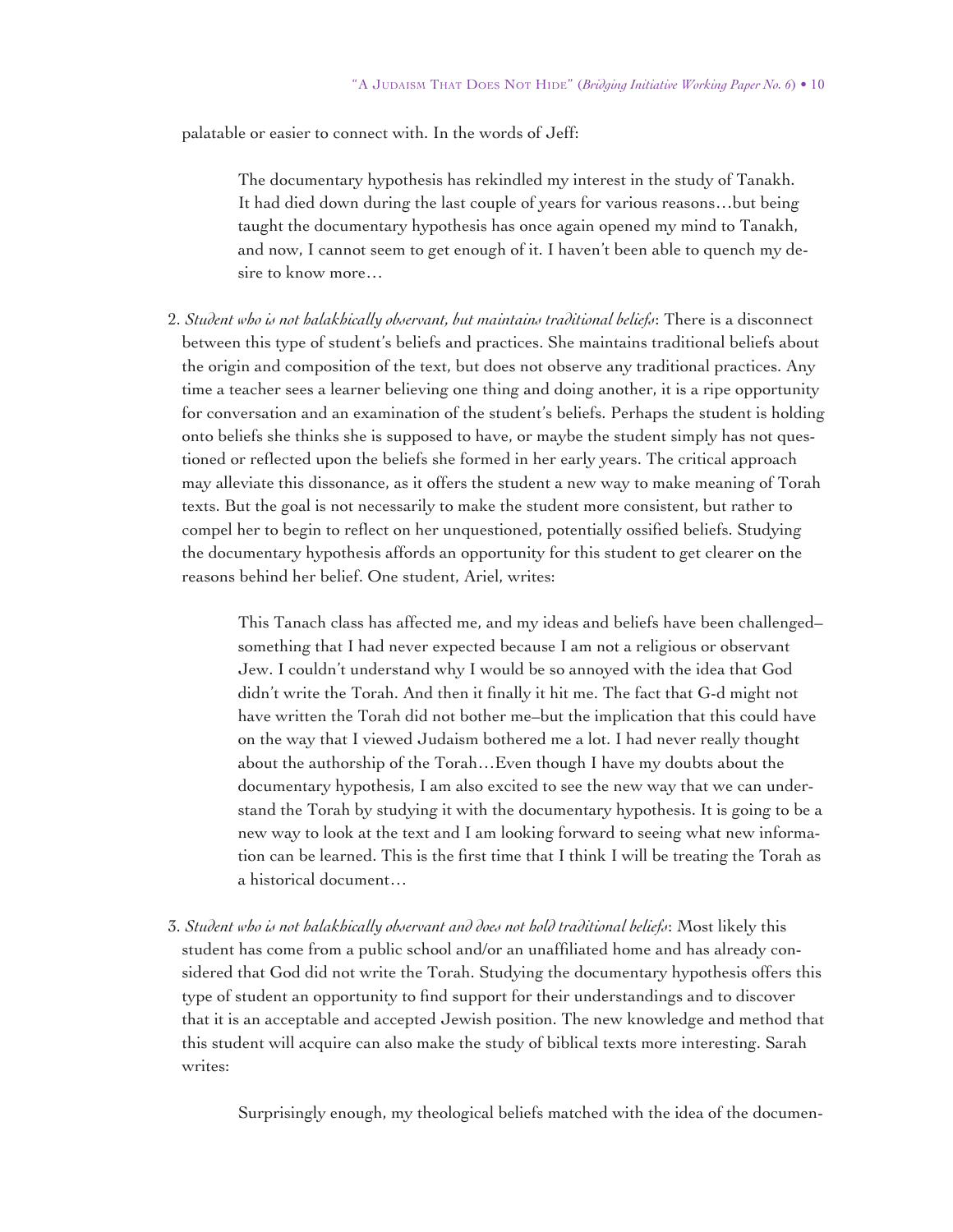tary hypothesis before I had even learned about it. It had always been hard for me to believe that the Torah was given at Sinai because of scientific evidence and the like, but I do believe in divine intervention. Just because the Torah wasn't given at Sinai doesn't mean that it is not holy. The fact that it has survived for this long, is the basis of religious life for the Jews, and is such an amazing piece of work is enough for me to consider it holy above all other texts…The Tanach in relation to the rest of the world just makes more sense when seen through the eyes of the documentary hypothesis. Belief in the documentary hypothesis, or ideas like it, does not diminish my faith and awe of God. In fact, it makes me understand God's role in Judaism more comprehensively. It would be one thing if God were just to give people the Torah, but if he were to enthuse them to write it, then his power and inspiration would have been extremely supreme. The idea that people would have written the Tanach would also teach me about the importance of people in the Jewish religion, and that I, too, can make a difference.

#### Steven writes:

I don't even know if God exists and I cannot remember a time when I believed that God wrote the Torah. I didn't experience a blow to my beliefs, therefore, by learning about the documentary hypothesis. What did occur was, my learning the specifics of the writing of the Torah clarified a theory that was previously somewhat vague in my mind. Previously I could say that I didn't think God wrote the Torah, but I wasn't sure how, when and why humans wrote it. Now that the process of the writing of the Torah is so visible, I am forced to grapple with what it means that the writers of the Torah differed in era, beliefs, and purpose.

4. *Student who is traditional in observance and belief*: Studying the documentary hypothesis affords the observant and traditional student, like all others, a chance to get clearer on what he believes in the context of other academic and cultural ideas about the composition, origin, and authority of Torah. Being challenged to think about and grapple with these ideas ultimately strengthens their religious identities and faith. No longer relying on pat answers, students go beyond stock and simplistic answers and develop more nuanced ones. Gila writes:

> I wholeheartedly believe that the Torah is the word of God, that He dictated it for us…I know that I am personally affected by the fact that the Torah contains words spoken by God. My belief is that each word was carefully chosen to convey a specific intent. If the documentary hypothesis is correct, then this belief goes down the drain and all underlying meaning in the Torah is lost. I wouldn't even know what to make of a bible written by multiple people…It is somewhat disconcerting to be learning this theory in Tanach class. The documentary hypothesis certainly challenges my belief, and in the end I think it also strengthens them…Though this may be harsh, I feel that those who beliefs were changed as a result of learning the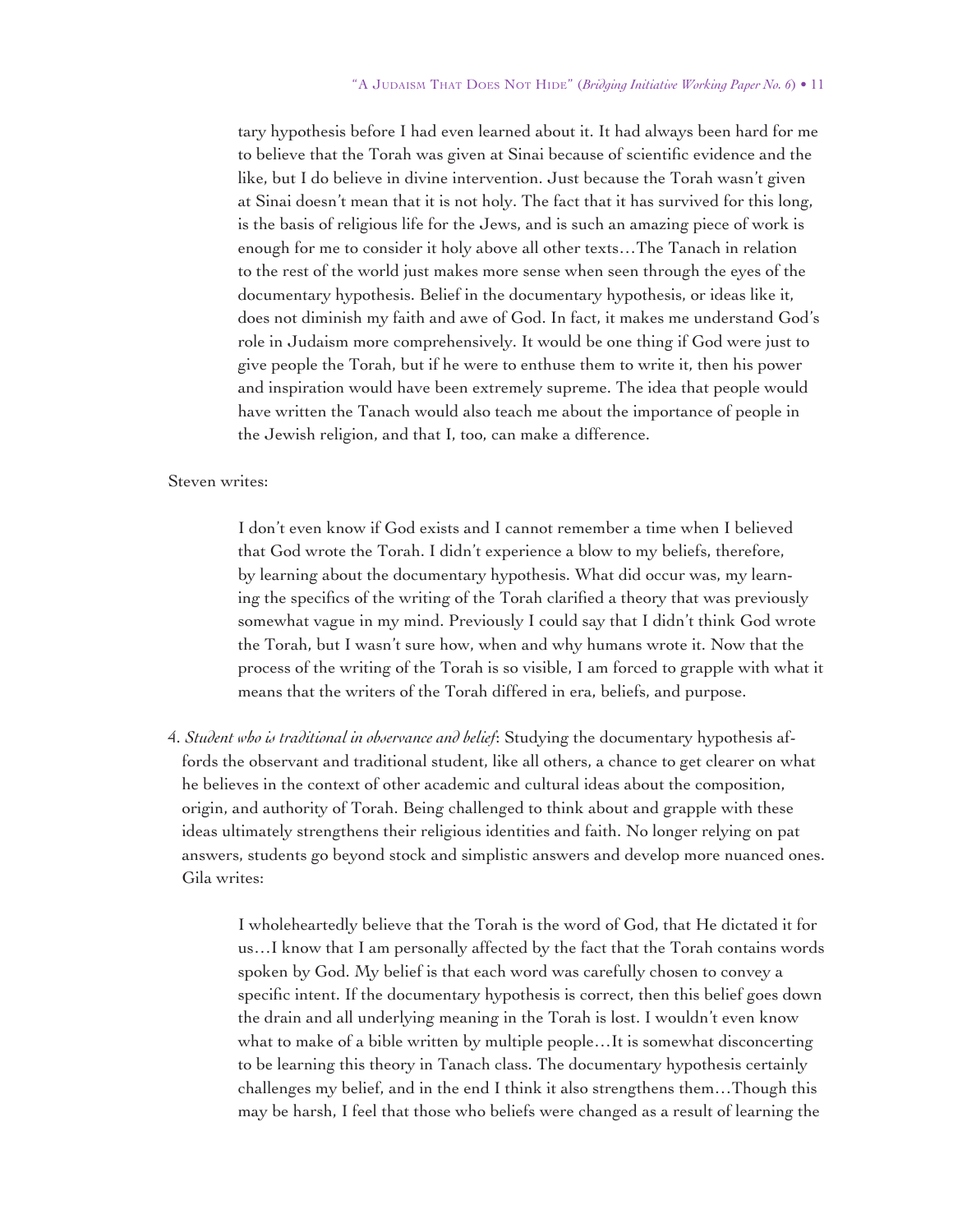documentary hypothesis can't complain, because if people's beliefs can't withstand being challenged, then their beliefs weren't strong enough to begin with.

Anna, another observant young woman, writes:

I am very uncertain in my opinion of the documentary hypothesis…Despite my doubts, uncertainties, and questions I still think that learning about the documentary hypothesis was a very, very beneficial experience. I would be very offended if someone rejected the possibility of Torah misinai without studying it thoroughly…I still strongly disagree with the people who said that teaching things like the documentary hypothesis to "good Jewish kids" is dangerous. My religious beliefs are strongly grounded and I wouldn't start changing them on a spur of the moment decision. I think that learning opposing views can only help us better understand our own. Besides, I'm sure the possibility of something like the documentary hypothesis occurs to everyone at some point, for most people by the time they are seniors in high school. No one is pressuring us to change our beliefs, only to learn about the beliefs of others.

# **Source Criticism as a Jewish Approach**

To be clear, I am not claiming that only this particular school, Gann Academy, should teach source criticism. It should be a part of all community, especially explicitly pluralistic, Jewish high schools. At present, no other community high school invests the time to teach the method of source criticism and the history of the five different schools of thought that produced the Pentateuch. Some choose instead "to examine the assumptions that are brought to the biblical text by traditional commentaries and comparing/contrasting these assumptions to those of modern academic scholars."5 When discussing modern methods of interpretation, these schools focus their energies on literary criticism, which does not involve the same potential theological pitfalls.

One of the more frequent objections to teaching this material in any real depth, or at all, is that the conclusions of source criticism do not align with a traditional Jewish position and thus it is "somewhat irrelevant to a traditional Jewish understanding of the text."6 Students, the argument goes, would be better served by making sense of the text as a whole, in accord with traditional Jewish interpretation. Students do not need to learn source criticism for Jews have been learning Torah, without this knowledge, in a variety of settings quite successfully for thousands of years.

However, teaching source criticism does not preclude the possibility of learning more traditional methods of Jewish interpretation; students should have many opportunities to read texts with each of these approaches. But one of our goals should be to excite as many students as possible about the study of the biblical texts, and traditional Jewish interpretation does not grab every student's interest. By offering many different methods to interpret texts, we can make biblical studies "the

 5 Part of a letter from a head of Judaic Studies at a pluralistic high school in the northeastern US.

 6 This is from a conversation with the aforementioned head of Judaic Studies.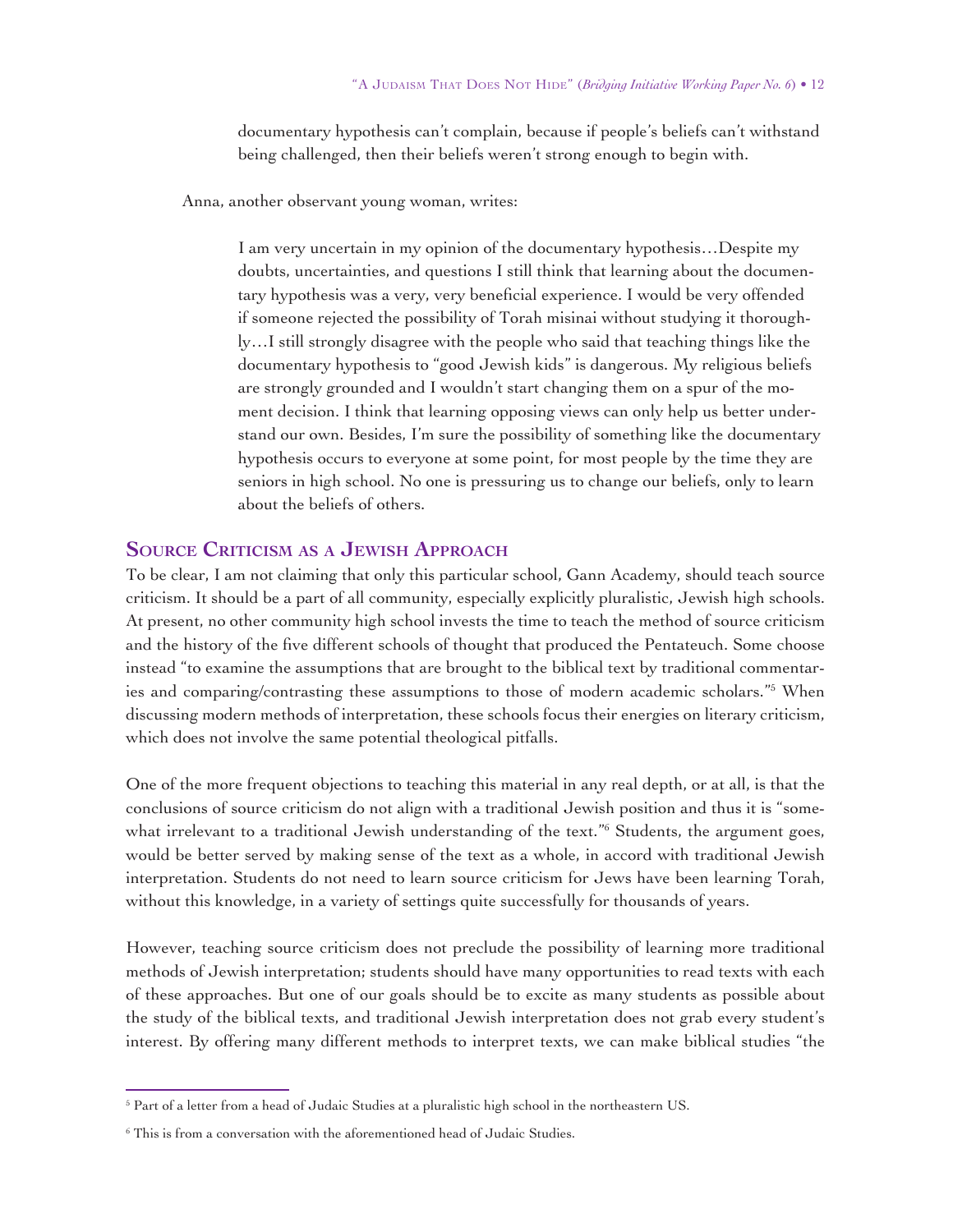property"7 of as many learners as possible, so that they actively engage with the texts, and offer their own interpretive contributions. In the words of William Ayers,

one of the main purposes of school is to open doors, open worlds, and open possibilities for each person to live life fully and well. Schools must provide students access to all the important literacies of our place and time, and it must help them develop the dispositions of mind that will allow them to be powerful in shaping and reshaping the future.<sup>8</sup>

Given the emotional nature of this material, there is almost no way for a student to maintain a passive relationship to the text. Thus, learning source criticism and processing its implications compel students to confront and to think about texts in a new way. Students learn about concepts such as myth and about how a myth is different from a historical report. This makes it possible for them to determine the "truths" of the text beyond historical fact, and what these "truths" might mean to them. Students are thereby "emancipated from the simple positivistic appreciation of the historical narratives as either truth or fabrication."9 At Gann Academy, until twelfth grade students might have been able to maintain child-like attitudes with regard to the Bible, God, and Judaism, but as a result of being exposed to this curriculum, they are more likely to begin to develop adult versions of their beliefs, or at least to question their earlier ones.

In addition, while it is accurate that Jews have not historically read texts in this way, they did not have the kind of academic scholarship we do today. Nevertheless, certain commentators were already moving in that direction. Ibn Ezra is the most well known example of this, as he hinted in various places (see, for example, his comments on Deut 1:2; 34:1) that Moses did not write the Pentateuch.<sup>10</sup> Moreover, Jews have a history of using their knowledge from the secular world and bringing it to bear on their study of religious texts.<sup>11</sup> Two noteworthy examples are the Rashbam, who was unafraid to interpret the biblical text literally, as he would any other text, even if the meaning contradicted *halakhah*, 12 and the Rambam, who sought to reconcile the Bible with accurate scientific knowledge.<sup>13</sup>

But what is most significant to note is that what gets classified as "a Jewish position" is changing,

<sup>7</sup> Israel Scheffler, "The Concept of the Educated Person," *Visions of Jewish Education*, eds. S. Fox, I. Scheffler, and D. Marom (Cambridge: Cambridge University Press, 2003), 229.

<sup>8</sup> William Ayers, *To Teach: The Journey of a Teacher* (New York: Teachers College Press, 2001), 61.

 9 Greenberg, "On Teaching the Bible in Religious Schools," *JE* 29 (1959), 238.

<sup>10</sup> Ibn Ezra seemingly purposely did not express his belief in a straightforward fashion. Nahum Sarna states, "Ibn Ezra as Exegete," in *Studies in Biblical Interpretation* (Philadelphia: Jewish Publication Society, 2000), 153, that the commentator thought this information should stay in the hands of the elite. Ibn Ezra believed that those who knew it should remain silent; anyone who publicly doubted the Mosaic authorship of the Torah should be burned.

<sup>&</sup>lt;sup>11</sup> In Hellenstic times, Jews used methods of establishing and interpreting that were parallel to Greeks ways of reading classic texts. For a discussion of this see Saul Lieberman, *Hellenism and Jewish Palestine* (New York: Jewish Theological Seminary, 1950), 47-82.

<sup>12</sup> See Rashbam's comments to Gen. 1:5, Ex. 21:1, and 22:6.

<sup>13</sup> Moses Maimonides, *The Guide of the Perplexed*, translated by Shlomo Pines (Chicago: University of Chicago Press, 1963), 327-328.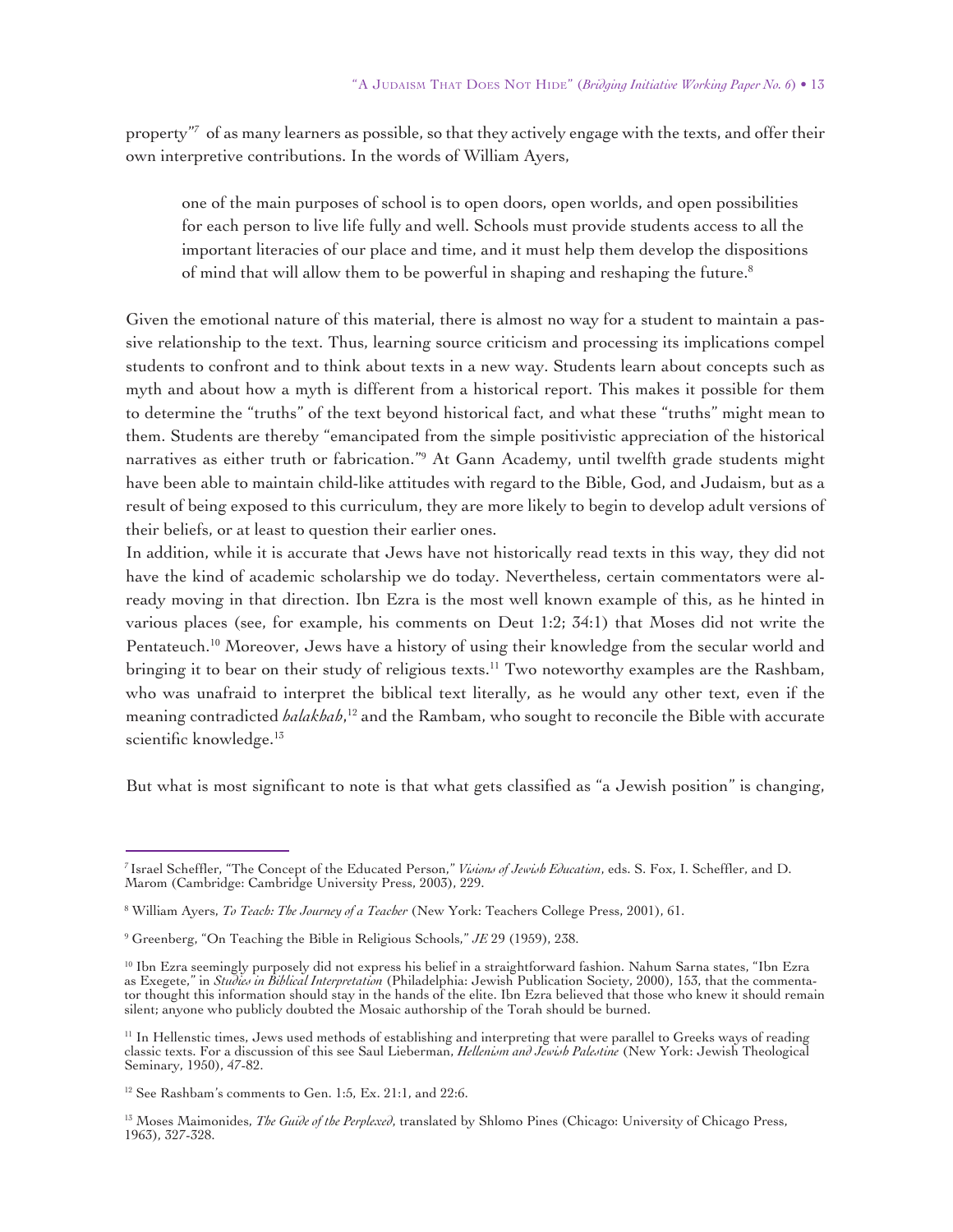as old traditions are evolving and new traditions are being created. Most of the students in pluralistic Jewish high schools come from movements other than Orthodox, and the Reconstructionist, Reform, and Conservative movements all embrace the notion that people wrote or participated in the writing of the Torah as a core theological position and accept the basic conclusions of the documentary hypothesis. It is part of the mission and the sacred responsibility of pluralistic Jewish high schools to represent and to validate the positions of all the Jewish movements and thereby help as many students as possible feel connected to the material. Teaching only traditional understandings of the origins of the Torah risks isolating students from the philosophy of their movements, as well as rendering them without a framework to read and to understand many ideas expressed in books that are found in the pews and libraries of the synagogues they attend. Not responding to the claims of modernity risks ossifying Judaism and rendering it less relevant to the students.

#### **Embracing Tensions in the Classroom**

Even if teaching source criticism can be justified by the nature of the school's mission, the goal of religious growth for different types of students, and the evolution of what constitutes a Jewish approach, some educators legitimately worry about the effect of introducing volatile material into their school environment–and more specifically, that teaching this material might create tensions between orthodox and non-orthodox students and foster a contentious classroom environment, which is difficult for a teacher to handle. Teaching is already a complex and uncertain practice, and teaching provocative material that touches on students' basic beliefs makes it all the more so.

But while this content does create tensions in the classroom between students, and thus makes the teacher's job is made more challenging, these lively, tension-filled discussions are one of the marks of a pluralistic day school–and more generally, of an intellectual learning community. Negotiating differences and living with these tensions are part of the fabric of a pluralistic school; differences are to be acknowledged, challenged and dealt with rather than ignored. The underlying principle is that a healthy amount and type of tension leads to growth. By listening to and challenging one another, students become more aware of their own assumptions and beliefs, and begin to realize in what way those beliefs are satisfying and in what ways they are not.

In addition, this same concern about the creation of tension could be raised in relation to any matter of belief or practice. Students trying to figure out together how they will observe the Sabbath might create tensions, yet community high school students learn how to create a Sabbath experience in which there is room for contrasting beliefs and practices. This same intellectual habit should find its way into the classroom.

# **Extensive Exposure to the Documentary Hypothesis**

Finally, there are some educators who are not concerned about the untraditional character of the material, and who recognize the value of surfacing different views rather than trying to conceal them, but who would suggest that while it is important to teach students about the documentary hypothesis, their exposure need not be extensive. Students can be introduced to the general conclusions or assumptions of the documentary hypothesis, but they do not need to be taught to use this approach themselves. In this way, students have heard the ideas and have a general sense of the claim. At one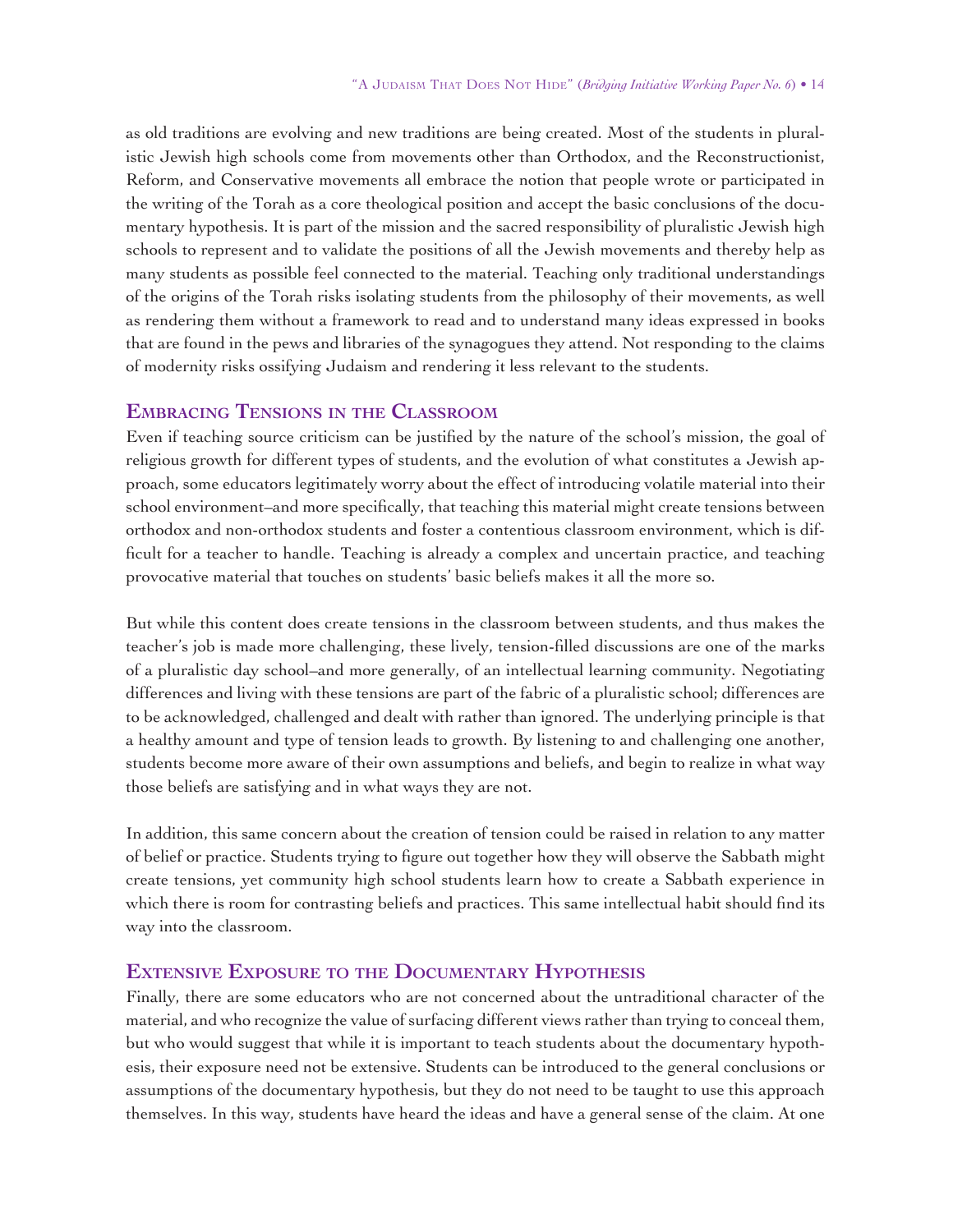school, for example, twelfth-grade students are expected as part of independent research papers to read selected modern critical commentaries. In this way they will have some experience reading and critiquing certain scholars' ideas. Later in life, when they hear comments about how people wrote the Torah, they will not be caught totally off guard and unprepared. In addition, they will have had the opportunity, at least implicitly, to think about their reactions to the documentary hypothesis and to see, through the work of certain scholars, how source criticism works as a method for interpreting texts.

The potential implications of studying the documentary hypothesis are, however, far too religiously threatening to be treated so lightly. Learning this material can be a destabilizing religious experience for students. Teachers need to dedicate a significant amount of class time in class to providing students with opportunities to explicitly wrestle with the religious issues caused by studying the material.14 Students, for example, can explore their feelings through writing journal entries or short papers, as well as discussing their ideas and personal conflicts in class. Without these opportunities to process their experience, students are left with some potentially disturbing new information, and are given no assistance with handling the consequences of it. Certainly this is easier for teachers, as they do not have to deal with the potentially destabilizing consequences of the material, but the students are not well served.

Moreover, the documentary hypothesis and its conclusions can leave students quite confused if they are not given sufficient time to understand and to evaluate both the method of source criticism as a tool for biblical interpretation and the claims of scholars about a particular text. This requires a significant investment of time in order for students to understand the scholars' arguments sufficiently to apply the source critical method themselves.

Jewish community high schools would also do well to remember that in choosing not to teach the documentary hypothesis they might well be teaching "sacred texts without a philosophical attitude." This is dangerous for, as Israel Scheffler argues, in doing so, we risk putting beliefs about the Bible

in danger of being received either as literal but incredible dogma, or as mere fairy tale, or as nonsense to be repeated with a pious incomprehension that will not survive adult reflection. Certainly there are degrees of sophistication that must be apportioned suitably to the levels of maturity of the pupils. But adult teachers need to be philosophically prepared to provide at least tentative explanations upon demand, to respond to serious questions as to

 $14$  A former student reflected on what these opportunities meant to him, as he grappled with the new material he was learning.

Our twelfth grade class had a two-fold mission: to teach biblical criticism, but also to teach knowledgeable and passionate Jews how to understand and relate to biblical criticism. This second aspect is missing in a university course. Anyone can teach biblical criticism, but only Jewish day schools have the opportunity to teach young Jewish adults how to make such methods fit into their Jewish lives. The environment of our twelfth grade class was a safe place where I was able to ask questions of the instructor, my peers and myself. I was confronted with very difficult material but was provided a forum in which to discuss how I felt about the material. I would say that we spent just as much time discussing how we felt about biblical criticism as actually learning what it was. And I can confidently say that these discussions are what helped me come to terms with what it is.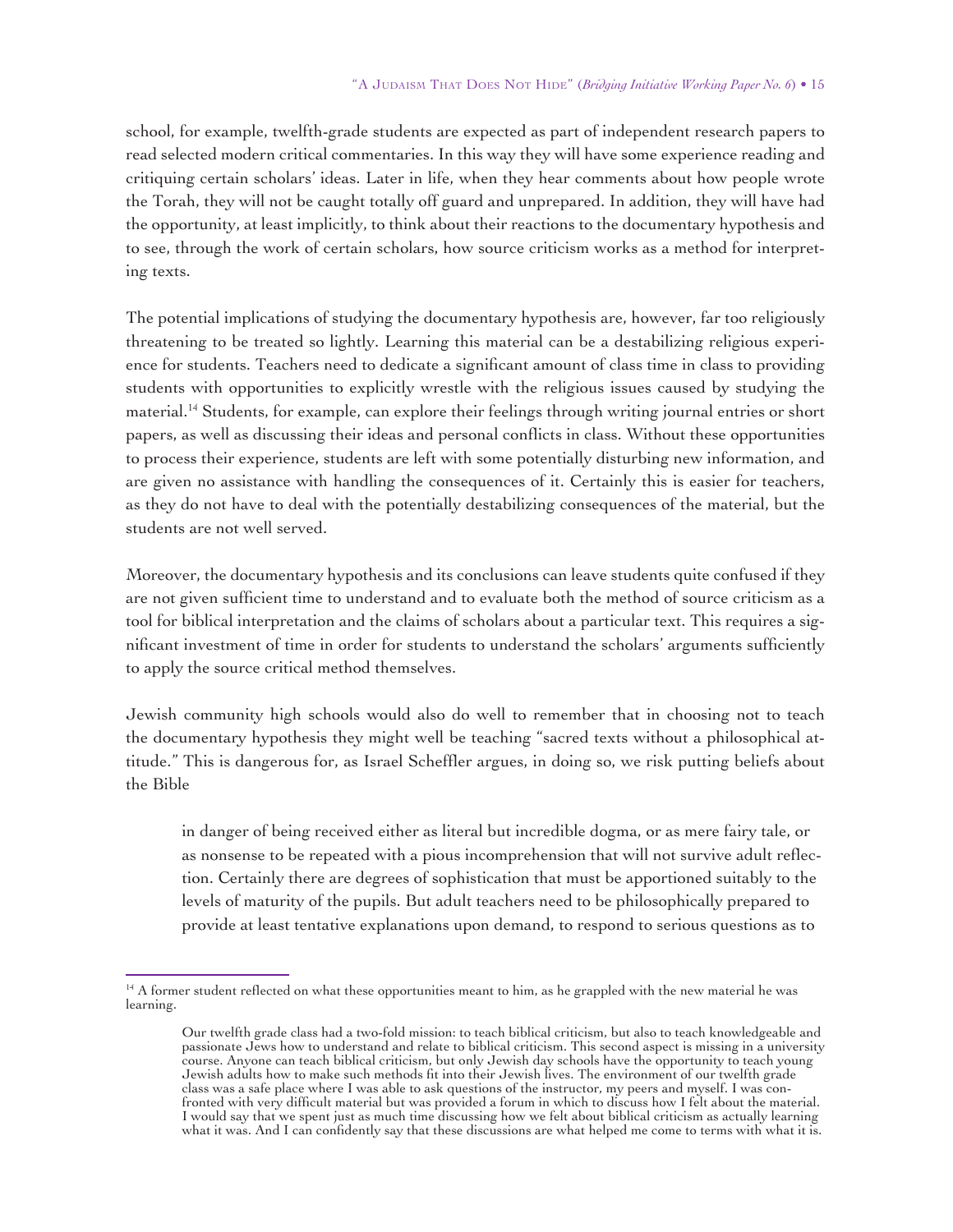how this or that text is to be taken, even if such response consists only in further questions. Philosophy is in this sense no luxury but a vital necessity for cultural survival.<sup>15</sup>

Scheffler's argument suggests that teachers who do not provide their students with developmentally appropriate opportunities to interpret biblical texts with the aid of modern methods, including source criticism, run the risks of their students either interpreting texts literally or dismissing them as irrelevant, as simple stories that cannot withstand adult analysis.

### **Developmental Issues**

With all of this, it is of course still important to take into account the age of the learners to ensure that the material is taught in developmentally appropriate ways.<sup>16</sup> Teachers have to be aware of what students at this age are in a position to learn, what ideas will be easy for them to learn, what will be more challenging for them, and what goals and anxieties will get in the way of their learning. Bruner's contention that "intellectual activity anywhere is the same"<sup>17</sup> does not take into account the qualitative differences between the cognitive processes of the child and the adult; children are not simply miniature adults. Piaget, in contrast, has described the different stages that children go through as they mature. By early adolescence, children begin to develop formal operational thinking in which they can generate methods of verifying and testing hypotheses.<sup>18</sup> They are also perched at the period of social development in which Erikson has argued that students are dealing with questions of identity.19

During early adolescence (ages 11-14) the authority for a teenager's beliefs resides principally with the authority figures, particularly parents, in her life (though in many cases they have been internalized to such an extent that they have become the learners' own beliefs).<sup>20</sup> Their beliefs are at this stage part of a tacit, unexamined system.<sup>21</sup> While some adults remain forever at this stage of religious development, most experience a disruption in late adolescence when they begin to realize the limits of literalism and/or they experience inconsistency between authority figures or a clash between an authority's beliefs and their own experiences.<sup>22</sup> The precipitation of the next stage is disorienting, as the learner can no longer rely on external sources of authority.

Learning the documentary hypothesis and the method of source criticism in twelfth grade is part of

<sup>&</sup>lt;sup>15</sup> Israel Scheffler, "Supplement to The Concept of the Educated Person: With Some Application to Jewish Education," *Visions of Jewish Education*, eds. S. Fox, I. Scheffler, and D. Marom (Cambridge: Cambridge University Press, 2003), 234.

<sup>16</sup> Tyler, 37-38.

<sup>17</sup> Bruner, 14.

<sup>&</sup>lt;sup>18</sup> Jean Piaget, The Psychology of Intelligence (New York: Harcourt Brace Jovanovich, Inc., 1950), 87-158.

<sup>&</sup>lt;sup>19</sup> Erik Erikson, Identity: Youth and Crisis (New York: W.W. Norton & Company, Inc., 1968), 128-135.

<sup>20</sup> James Fowler, Stages of Faith (San Francisco: HarperCollins, 1995), 157.

<sup>21</sup> Ibid., 161, 167.

<sup>22</sup> Ibid., 173.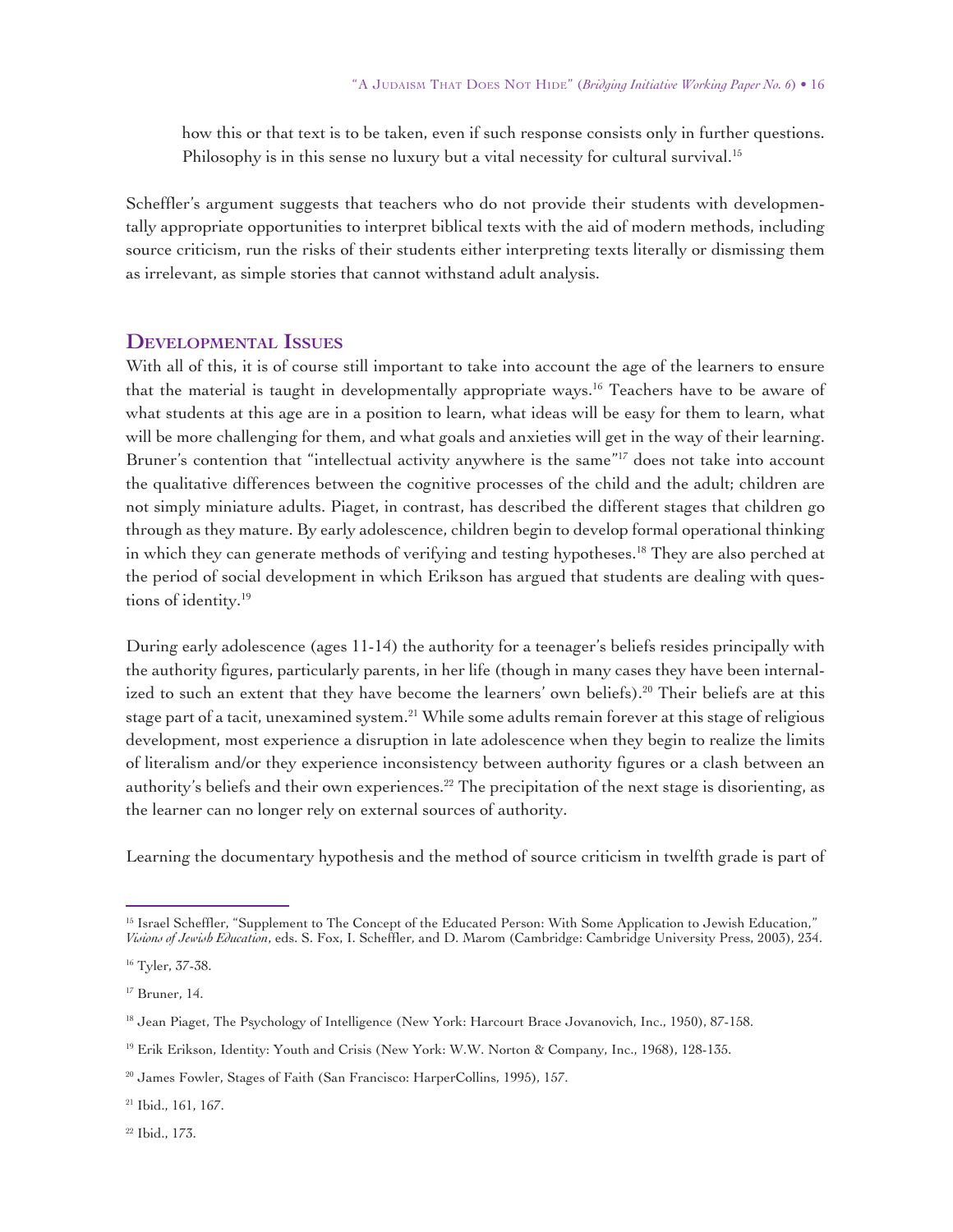a larger process that pushes the students to the next stage of religious development. As students are transitioning to the next stage, a process of demythologization occurs, as symbols lose some of their original meaning. There are however some gains as part of this process as well for having reflected upon the symbols, students develop and clarify new meanings.<sup>23</sup> It is thus a productive time for the students to learn the documentary hypothesis. In addition, in this stage the locus of faith switches from being externally motivated to being internally motivated and is thereby strengthened. Here again, learning the documentary hypothesis can help facilitate this switch, as students are compelled to figure out what they themselves believe. This learning will be part of what moves them onto the next stage of religious development.

Fowler describes the power of this movement as representing "a widening of vision and valuing, correlated with a parallel increase in the certainty and depth of selfhood, making for qualitative increases in intimacy with self-others-world."24 In his opinion, this move is optimally made in young adulthood – precisely the age of twelfth graders - as it involves the person individuating and differentiating her self (identity) and worldview from those of others.<sup>25</sup>

Late adolescence (ages 16-20), then, is precisely the appropriate time for learning the documentary hypothesis and source criticism. At the same time as students are naturally re-evaluating their belief system and becoming more independent and differentiated from their parents, they will be studying provocative material, which raises questions about their beliefs. Having gained some emotional distance from authorities in their lives, these adolescents will have the space to question their religious conceptions and beliefs and to begin to define them for themselves.

It is essential that this faith questioning happen when the students are still in a supportive Jewish environment. Even if schools and families were able to shelter students during their high school years from learning about the documentary hypothesis, they will inevitably confront it elsewhere. The vast majority of the current and future communities in which these students participate accept the notion that the Torah is a compendium of writings from different schools of thoughts over a period of approximately four hundred years. Thus, our students will soon encounter this theory either in a religious or a secular setting, in their synagogues or in university settings.

Even within Modern Orthodoxy, there are many "Orthoprax" Jews–that is, Jews who practice Judaism following Orthodox Jewish law but do not share the traditional beliefs of the movement. In addition, source criticism has been and continues to be an important interpretive tool for a substantial group of serious Jewish scholars. Since the conclusions of the documentary hypothesis are a part of academic discourse, a student's ability to understand these issues influences and increases his/her ability to participate in this discourse. The universities that the vast majority of our students will soon attend offer thriving academic Jewish studies program in which the acceptance of the

<sup>23</sup> Ibid,, 181.

<sup>24</sup> Ibid., 274.

<sup>25</sup> Ibid., 182.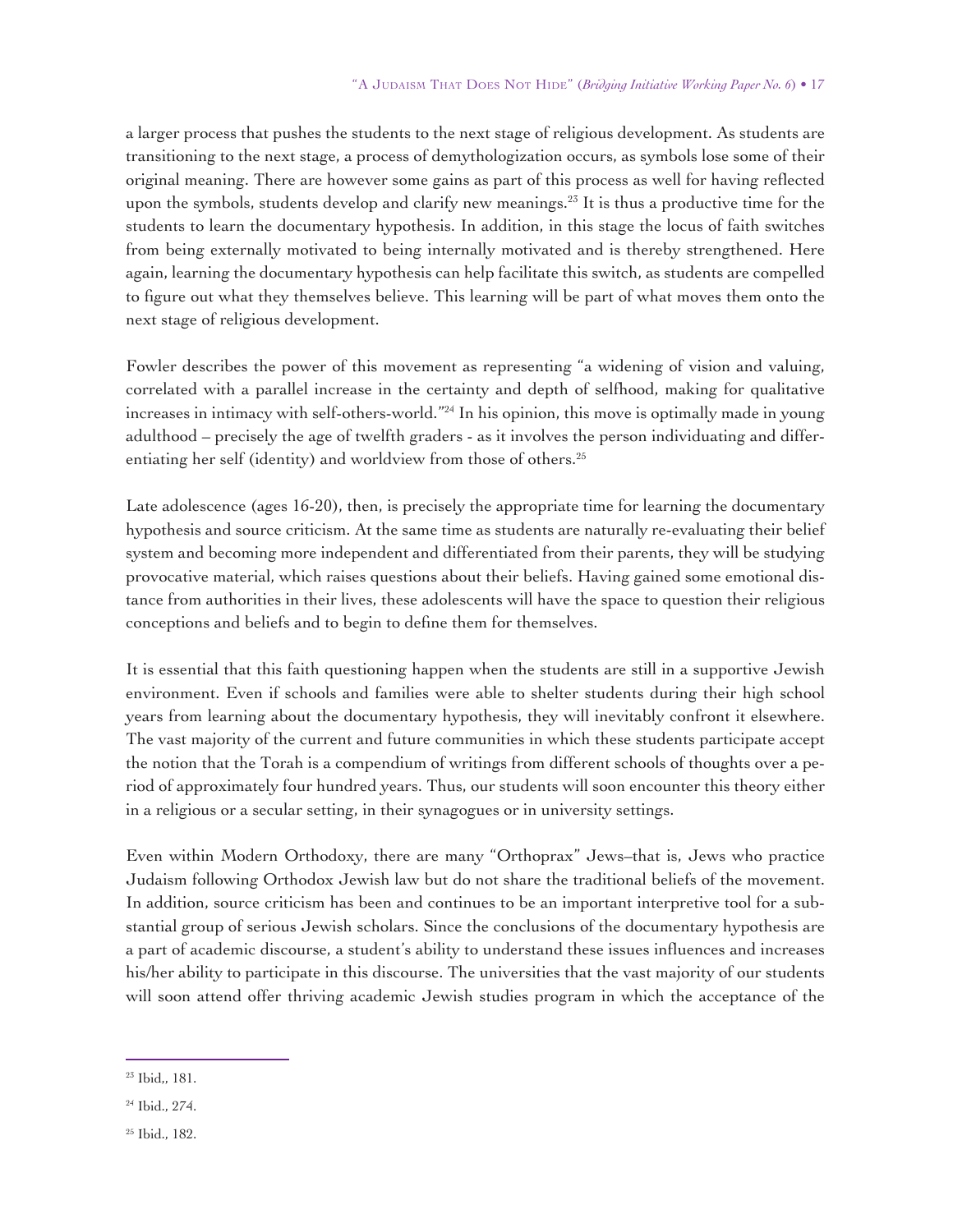documentary hypothesis is commonplace. It is, ultimately, not only unrealistic but also counterproductive to shield students from this theory.

I am not suggesting, however, that a twelfth-grade Tanakh class at a Jewish community high school, which teaches the documentary hypothesis and the method of source criticism, should resemble an introductory course to biblical literature in a secular university; quite the contrary. Though the Hebrew texts are the same in each setting,  $26$  the pedagogical strategies are different, as is the surrounding context. It is precisely the point that Jewish high schools, unlike universities, are institutions responsible for nurturing students' intellectual and spiritual lives and are interested in and dedicated to supporting students' continued serious Jewish commitment. The high school setting affords each student the opportunity to wrestle with this theory and its implications, and to talk about her reactions with teachers and peers, some of whom function as role models for grappling with important issues in sophisticated ways, and with whom she enjoys longstanding and potentially "safe" relationships. It is for this reason that this is the preeminent environment for first encountering this challenging information. It is our responsibility to help them tackle these questions and process the inevitable challenges in the midst of our supportive Jewish communities.

Finally, and more positively, teaching the documentary hypothesis might give students access to a world of scholarly inquiry, which can be personally and even religiously meaningful. If community Jewish high schools can show students the beauty, excitement and value of studying biblical texts with the method of source criticism, these students might actively choose to avail themselves of Judaic studies courses on the college level or attend Hillel events on college campuses where these ideas are present.

Samantha, now a junior in college, writes:

Learning the documentary hypothesis in 12th grade, discussing who wrote the Torah, and perhaps the entire approach of Bible study at The New Jewish High School prepared me for the secular world and the bible classes I have taken and will take on a college level. I have found that I am more open to new ideas and understandings of biblical texts and constantly questioning it. I am never afraid to suggest an interpretation that may go against traditional and/or my own religious belief. I have the ability to study the text not only as a religious and holy document, but also as a historical text. In a class about Ancient Israel, I was one of the only students who had even heard of the documentary hypothesis. Not only did it prepare me, but it has also sparked such a strong interest in my studies. I am double majoring in Religion and Politics and will be taking two bible classes next semester.

 $26$  This similarity though is not as meaningful as it might initially seem. After all, the lenses through which the texts are interpreted can be very different. For example, studying Exodus 3 through the lens of medieval Jewish exegesis or through the lens of form criticism will yield different foci and therefore different possible meanings of the text. While a Jewish exegete might focus on why God chose to appear in a burning bush, the form critic will compare Moses' call to prophecy with those of other prophets, such as Isaiah, Jeremiah, and Ezekiel. In addition, while the Masoretic text is shared in the University and high school setting, in a college class the professor might suggest some textual emendations based on other textual witnesses, for example, the Septuagint. This would most likely not occur in a high school Tanakh class.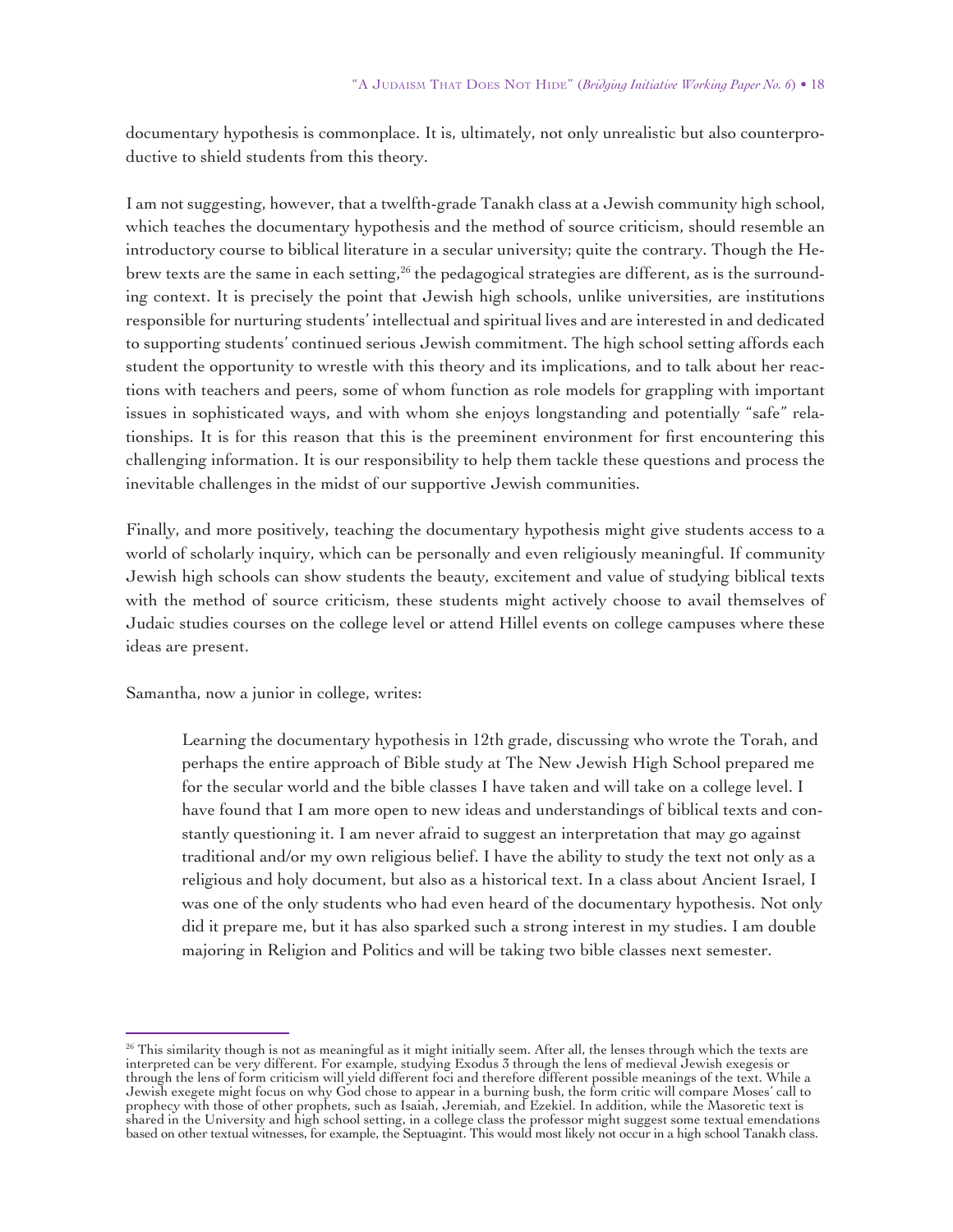An e-mail from another former student, Jason, now a junior in college, highlights some of the benefits of teaching the documentary hypothesis while students are still in high school:

In our twelfth-grade Tanakh class at the New Jewish High School, we studied the Tanakh from an historical-critical perspective. I came to fully appreciate that experience only later on when I took a biblical studies course in college. During that course, my college friends struggled with the material far more than I did. I am confident in attributing my high level of comfort to the fact that I had previously been able to explore and learn about biblical authorship and related issues in the comfortable setting of a Jewish day school, when I was in high school…My college classmates were quite confused by the material we were learning and found no place within the class to discuss how they felt; the content of the class raised many personal religious issues for them, but there was no forum in which to discuss them.

#### **Conclusion**

It is readily apparent why teaching the documentary hypothesis, and thereby often challenging longheld and/or traditional beliefs, is such a charged topic, and why students can experience discomfort with it. This discomfort is justifiable and even important. The teaching of the documentary hypothesis and the method of source criticism offer Tanakh teachers a profound curricular opportunity to engage their students in a dialogue around key biblical and religious issues, including the authorship and origin of the Torah. These conversations will elevate biblical texts beyond dogma or mere fairy tales. Without confronting this material, students are left with naïve conceptions–or worse, they discard Jewish sacred texts and find them irrelevant, as the texts are unable to withstand serious intellectual inquiry. There is little long-term benefit to sheltering students and leaving them unprepared to deal with some of the religious issues they will continue to confront as they mature into adult members of the Jewish community.

Given all this, it is far riskier for Jewish high schools not to teach this material. Students naturally question the historicity, authorship, and authority of the text.<sup>27</sup> If these questions are met with the silence of defensiveness, the curricular material that the students are learning is not incorporated into the student's thinking, but rather is kept in a segregated place solely for the purposes of a ceremonial occasion or the classroom. They implicitly learn that the material is not worthy of serious thought.<sup>28</sup> Instead students' questions<sup>29</sup> should be nurtured, entertained, and responded to meaningfully. Students should have the opportunity to consider the status and authority of biblical texts in an environment which values their questions and treats them seriously, so that the knowledge will not be inert, learned only for the purpose of an examination, but will enter actively into the student's perceptual engagement with the world.<sup>30</sup>

<sup>&</sup>lt;sup>27</sup> Greenberg, "On Teaching the Bible in Religious Schools," 46 and my years of teaching experience.

<sup>28</sup> Scheffler, 230. In addition, if, in their twelve years of Jewish education students do not confront the idea that the Torah is a human product, once they are exposed to this idea, they might feel that they have been lied to.

 $29$  An example of a relevant question might be that if God did not write the text, what is the source of its continued value for the student?

<sup>30</sup> Scheffler, 223.